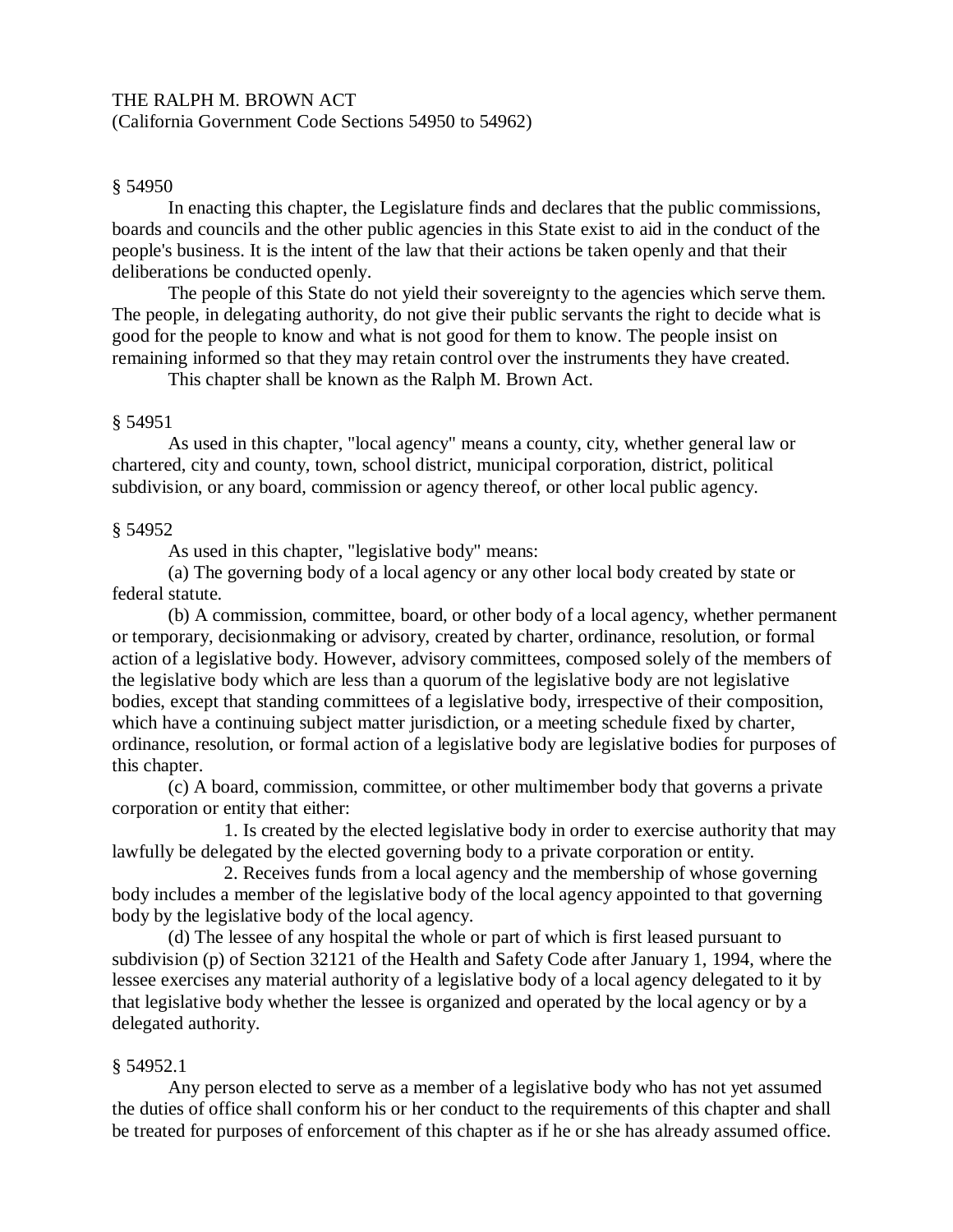### § 54952.2

(a) As used in this chapter, "meeting" includes any congregation of a majority of the members of a legislative body at the same time and place to hear, discuss, or deliberate upon any item that is within the subject matter jurisdiction of the legislative body or the local agency to which it pertains.

(b) Except as authorized pursuant to Section 54953, any use of direct communication, personal intermediaries, or technological devices that is employed by a majority of the members of the legislative body to develop a collective concurrence as to action to be taken on an item by the members of the legislative body is prohibited.

(c) Nothing in this section shall impose the requirements of this chapter upon any of the following:

1. Individual contacts or conversations between a member of a legislative body and any other person.

2. The attendance of a majority of the members of a legislative body at a conference or similar gathering open to the public that involves a discussion of issues of general interest to the public or to public agencies of the type represented by the legislative body, provided that a majority of the members do not discuss among themselves, other than as part of the scheduled program, business of a specified nature that is within the subject matter jurisdiction of the local agency. Nothing in this paragraph is intended to allow members of the public free admission to a conference or similar gathering at which the organizers have required other participants or registrants to pay fees or charges as a condition of attendance.

3. The attendance of a majority of the members of a legislative body at an open and publicized meeting organized to address a topic of local community concern by a person or organization other than the local agency, provided that a majority of the members do not discuss among themselves, other than as part of the scheduled program, business of a specific nature that is within the subject matter jurisdiction of the legislative body of the local agency.

4. The attendance of a majority of the members of a legislative body at an open and noticed meeting of another body of the local agency, provided that a majority of the members do not discuss among themselves, other than as part of the scheduled meeting, business of a specific nature that is within the subject matter jurisdiction of the legislative body of the local agency.

5. The attendance of a majority of the members of a legislative body at a purely social or ceremonial occasion, provided that a majority of the members do not discuss among themselves business of a specific nature that is within the subject matter jurisdiction of the legislative body of the local agency.

## § 54952.6

As used in this chapter, "action taken" means a collective decision made by a majority of the members of a legislative body, a collective commitment or promise by a majority of the members of a legislative body to make a positive or a negative decision, or an actual vote by a majority of the members of a legislative body when sitting as a body or entity, upon a motion, proposal, resolution, order or ordinance.

## § 54952.7

A legislative body of a local agency may require that a copy of this chapter be given to each member of the legislative body and any person elected to serve as a member of the legislative body who has not assumed the duties of office. An elected legislative body of a local agency may require that a copy of this chapter be given to each member of each legislative body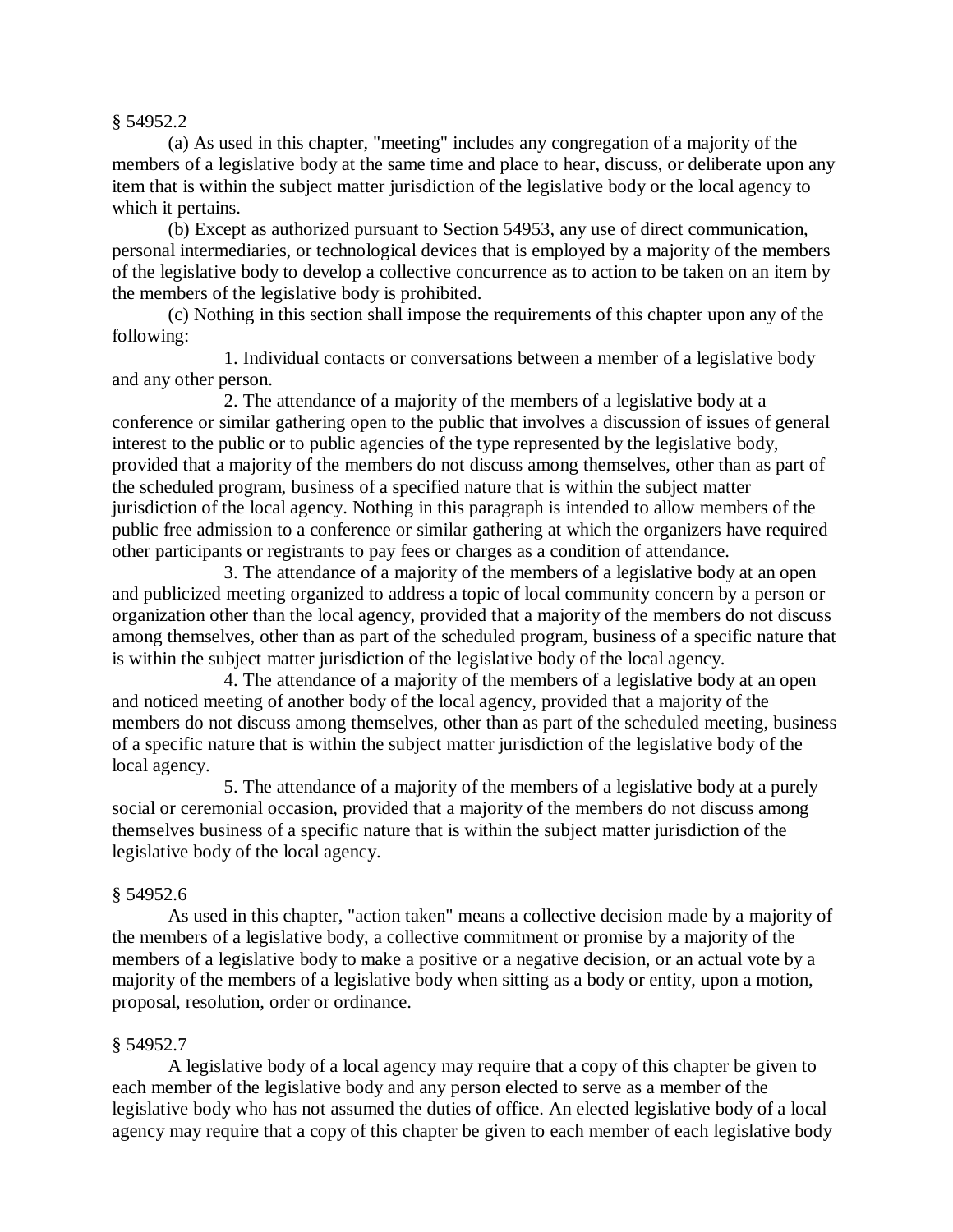all or a majority of whose members are appointed by or under the authority of the elected legislative body.

### § 54953

(a) All meetings of the legislative body of a local agency shall be open and public, and all persons shall be permitted to attend any meeting of the legislative body of a local agency, except as otherwise provided in this chapter.

(b)

1. Notwithstanding any other provision of law, the legislative body of a local agency may use video teleconferencing for the benefit of the public or the legislative body of a local agency in connection with any meeting or proceeding authorized by law.

2. The use of video teleconferencing, as authorized by this chapter, shall be limited to the receipt of public comment or testimony by the legislative body and to deliberations of the legislative body.

3. If the legislative body of a local agency elects to use video teleconferencing, it shall post agendas at all video teleconference locations and adopt reasonable regulations to adequately protect the statutory or constitutional rights of the parties or the public appearing before the legislative body of a local agency.

4. The term "video teleconference" shall mean a system which provides for both audio and visual participation between all members of the legislative body and the public attending a meeting or hearing at any video teleconference location.

(c) No legislative body shall take action by secret ballot, whether preliminary or final.

## § 54953.1

The provisions of this chapter shall not be construed to prohibit the members of the legislative body of a local agency from giving testimony in private before a grand jury, either as individuals or as a body.

## § 54953.3

A member of the public shall not be required, as a condition to attendance at a meeting of a legislative body of a local agency, to register his or her name, to provide other information, to complete a questionnaire, or otherwise to fulfill any condition precedent to his or her attendance.

If an attendance list, register, questionnaire, or other similar document is posted at or near the entrance to the room where the meeting is to be held, or is circulated to the persons present during the meeting, it shall state clearly that the signing, registering, or completion of the document is voluntary, and that all persons may attend the meeting regardless of whether a person signs, registers, or completes the document.

# § 54953.5

(a) Any person attending an open and public meeting of a legislative body of a local agency shall have the right to record the proceedings with an audio or video tape recorder or a still or motion picture camera in the absence of a reasonable finding by the legislative body of the local agency that the recording cannot continue without noise, illumination, or obstruction of view that constitutes, or would constitute, a persistent disruption of the proceedings.

(b) Any tape or film record of an open and public meeting made for whatever purpose by or at the direction of the local agency shall be subject to inspection pursuant to the California Public Records Act (Chapter 3.5 (commencing with Section 6250) of Division 7 of Title 1), but, notwithstanding Section 34090, may be erased or destroyed 30 days after the taping or recording.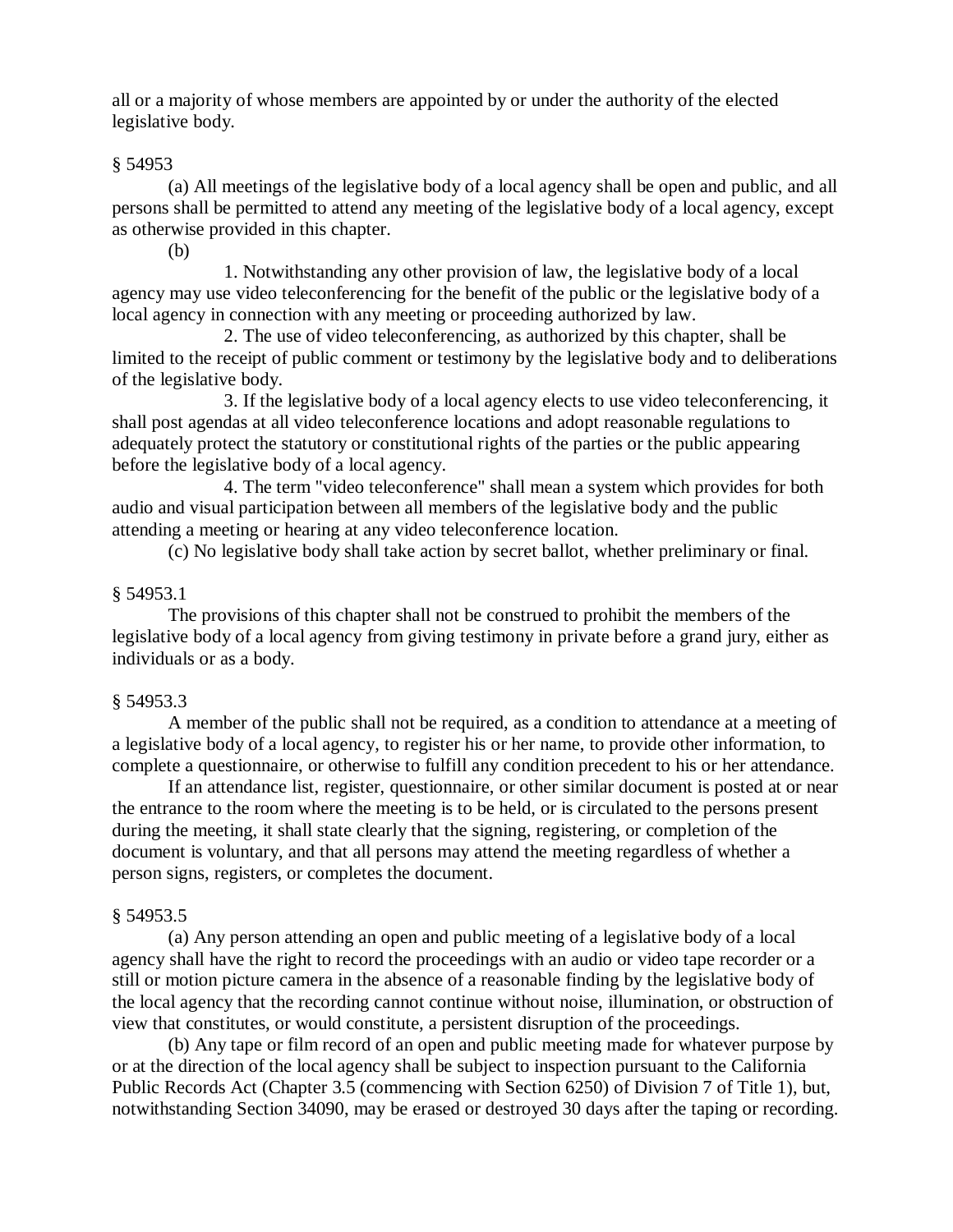Any inspection of a video or tape recording shall be provided without charge on a video or tape player made available by the local agency.

# § 54953.6

No legislative body of a local agency shall prohibit or otherwise restrict the broadcast of its open and public meetings in the absence of a reasonable finding that the broadcast cannot be accomplished without noise, illumination, or obstruction of view that would constitute a persistent disruption of the proceedings.

# § 54953.7

Notwithstanding any other provision of law, legislative bodies of local agencies may impose requirements upon themselves which allow greater access to their meetings than prescribed by the minimal standards set forth in this chapter. In addition thereto, an elected legislative body of a local agency may impose such requirements on those appointed legislative bodies of the local agency of which all or a majority of the members are appointed by or under the authority of the elected legislative body.

# § 54954

(a) The legislative body of a local agency shall provide, by ordinance, resolution, bylaws, or by whatever other rule is required for the conduct of business by that body, the time and place for holding regular meetings.

(b) Regular and special meetings of the legislative body shall be held within the boundaries of the territory over which the local agency exercises jurisdiction, except to do any of the following:

1. Comply with state or federal law or court order, or attend a judicial or administrative proceeding to which the local agency is a party.

2. Inspect real or personal property which cannot be conveniently brought within the boundaries of the territory over which the local agency exercises jurisdiction provided that the topic of the meeting is limited to items directly related to the real or personal property.

3. Participate in meetings or discussions of multiagency significance that are outside the boundaries of a local agency's jurisdiction. However, any meeting or discussion held pursuant to this subdivision shall take place within the jurisdiction of one of the participating local agencies and be noticed by all participating agencies as provided for in this chapter.

4. Meet in the closest meeting facility if the local agency has no meeting facility within the boundaries of the territory over which the local agency exercises jurisdiction, or at the principal office of the local agency if that office is located outside the territory over which the agency exercises jurisdiction.

5. Meet outside their immediate jurisdiction with elected or appointed officials of the United States or the State of California when a local meeting would be impractical, solely to discuss a legislative or regulatory issue affecting the local agency and over which the federal or state officials have jurisdiction.

6. Meet outside their immediate jurisdiction if the meeting takes place in or nearby a facility owned by the agency, provided that the topic of the meeting is limited to items directly related to the facility.

7. Visit the office of the local agency's legal counsel for a closed session on pending litigation held pursuant to Section 54956.9, when to do so would reduce legal fees or costs.

(c) Meetings of the governing board of a school district shall be held within the district except under the circumstances enumerated in subdivision (b), or to do any of the following: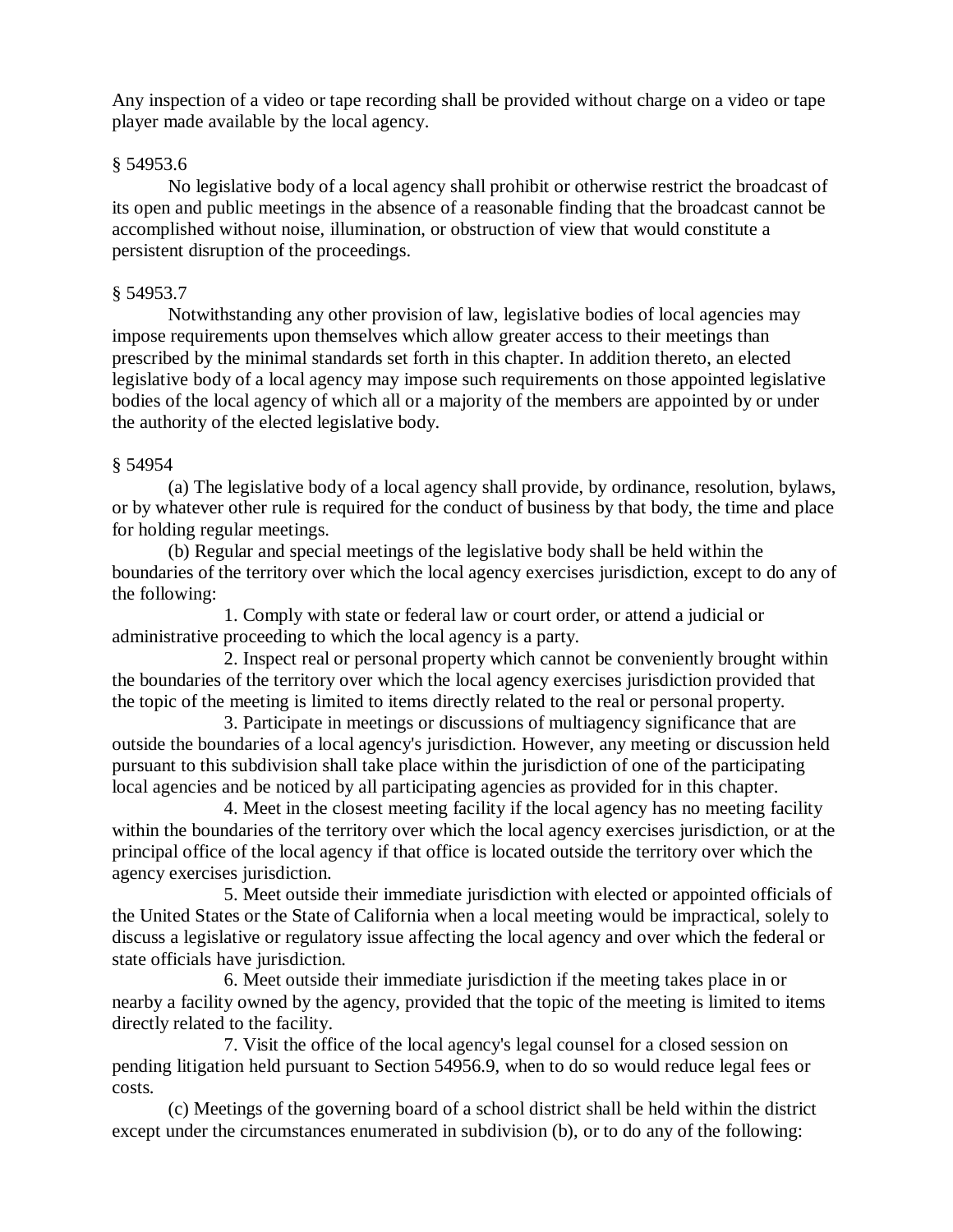1. Attend a conference on nonadversarial collective bargaining techniques.

2. Interview members of the public residing in another district with reference to the trustees' potential employment of the superintendent of that district.

3. Interview a potential employee from another district.

(d) Meetings of a joint powers authority shall occur within the territory of at least one of its member agencies, or as provided in subdivision (b). However, a joint powers authority which has members throughout the state may meet at any facility in the state which complies with the requirements of Section 54961.

(e) If, by reason of fire, flood, earthquake, or other emergency, it shall be unsafe to meet in the place designated, the meetings shall be held for the duration of the emergency at the place designated by the presiding officer of the legislative body or his or her designee in a notice to the local media that have requested notice pursuant to Section 54956, by the most rapid means of communication available at the time.

#### § 54954.1

The legislative body which is subject to the provisions of this chapter shall give mailed notice of every regular meeting, and any special meeting which is called at least one week prior to the date set for the meeting, to any person who has filed a written request for that notice with the legislative body. Any mailed notice required pursuant to this section shall be mailed at least one week prior to the date set for the meeting to which it applies except that the legislative body may give the notice as it deems practical of special meetings called less than seven days prior to the date set for the meeting.

Any request for notice filed pursuant to this section shall be valid for one year from the date on which it is filed unless a renewal request is filed. Renewal requests for notice shall be filed within 90 days after January 1 of each year.

The failure of any person to receive the notice given pursuant to this section shall not constitute grounds for any court to invalidate the actions of the legislative body for which the notice was given.

The legislative body may establish a reasonable annual fee for sending the notice based on the estimated cost of providing the service.

#### § 54954.2

(a) At least 72 hours before a regular meeting, the legislative body of the local agency, or its designee, shall post an agenda containing a brief general description of each item of business to be transacted or discussed at the meeting, including items to be discussed in closed session. A brief general description of an item generally need not exceed 20 words. The agenda shall specify the time and location of the regular meeting and shall be posted in a location that is freely accessible to members of the public. No action or discussion shall be undertaken on any item not appearing on the posted agenda, except that members of a legislative body or its staff may briefly respond to statements made or questions posed by persons exercising their public testimony rights under Section 54954.3. In addition, on their own initiative or in response to questions posed by the public, a member of a legislative body or its staff may ask a question for clarification, make a brief announcement, or make a brief report on his or her own activities. Furthermore, a member of a legislative body, or the body itself, subject to rules or procedures of the legislative body, may provide a reference to staff or other resources for factual information, request staff to report back to the body at a subsequent meeting concerning any matter, or take action to direct staff to place a matter of business on a future agenda.

(b) Notwithstanding subdivision (a), the legislative body may take action on items of business not appearing on the posted agenda under any of the conditions stated below. Prior to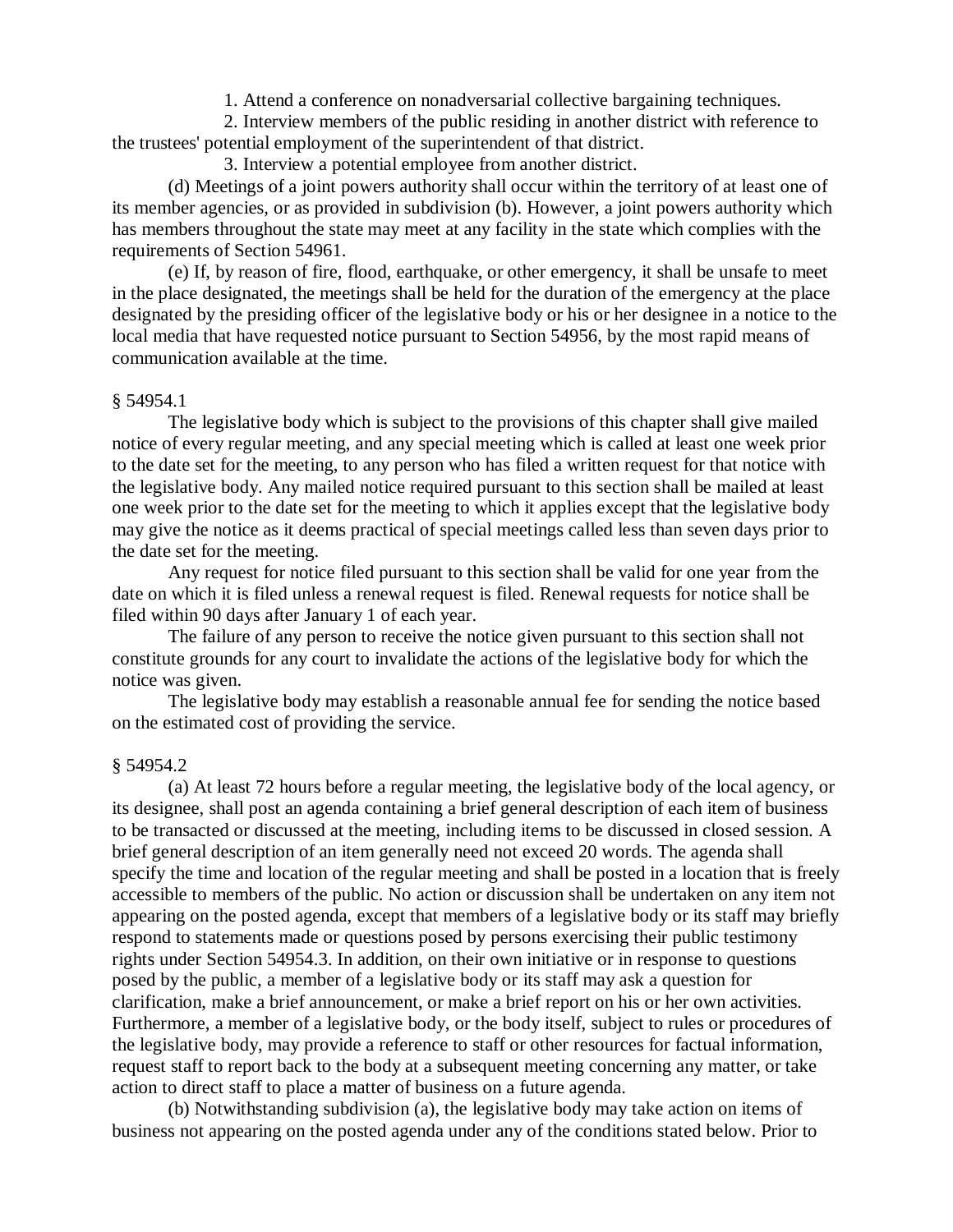discussing any item pursuant to this subdivision, the legislative body shall publicly identify the item.

1. Upon a determination by a majority vote of the legislative body that an emergency situation exists, as defined in Section 54956.5.

2. Upon a determination by a two-thirds vote of the legislative body, or, if less than two-thirds of the members are present, a unanimous vote of those members present, that there is a need to take immediate action and that the need for action came to the attention of the local agency subsequent to the agenda being posted as specified in subdivision (a).

3. The item was posted pursuant to subdivision (a) for a prior meeting of the legislative body occurring not more than five calendar days prior to the date action is taken on the item, and at the prior meeting the item was continued to the meeting at which action is being taken.

#### § 54954.3

(a) Every agenda for regular meetings shall provide an opportunity for members of the public to directly address the legislative body on any item of interest to the public, before or during the legislative body's consideration of the item, that is within the subject matter jurisdiction of the legislative body, provided that no action shall be taken on any item not appearing on the agenda unless the action is otherwise authorized by subdivision (b) of Section 54954.2. However, the agenda need not provide an opportunity for members of the public to address the legislative body on any item that has already been considered by a committee, composed exclusively of members of the legislative body, at a public meeting wherein all interested members of the public were afforded the opportunity to address the committee on the item, before or during the committee's consideration of the item, unless the item has been substantially changed since the committee heard the item, as determined by the legislative body. Every notice for a special meeting shall provide an opportunity for members of the public to directly address the legislative body concerning any item that has been described in the notice for the meeting before or during consideration of that item.

(b) The legislative body of a local agency may adopt reasonable regulations to ensure that the intent of subdivision (a) is carried out, including, but not limited to, regulations limiting the total amount of time allocated for public testimony on particular issues and for each individual speaker.

(c) The legislative body of a local agency shall not prohibit public criticism of the policies, procedures, programs, or services of the agency, or of the acts or omissions of the legislative body.

Nothing in this subdivision shall confer any privilege or protection for expression beyond that otherwise provided by law.

### § 54954.4

(a) The Legislature hereby finds and declares that Section 12 of Chapter 641 of the Statutes of 1986, authorizing reimbursement to local agencies and school districts for costs mandated by the state pursuant to that act, shall be interpreted strictly. The intent of the Legislature is to provide reimbursement for only those costs which are clearly and unequivocally incurred as the direct and necessary result of compliance with Chapter 641 of the Statutes of 1986.

(b) In this regard, the Legislature directs all state employees and officials involved in reviewing or authorizing claims for reimbursement, or otherwise participating in the reimbursement process, to rigorously review each claim and authorize only those claims, or parts thereof, which represent costs which are clearly and unequivocally incurred as the direct and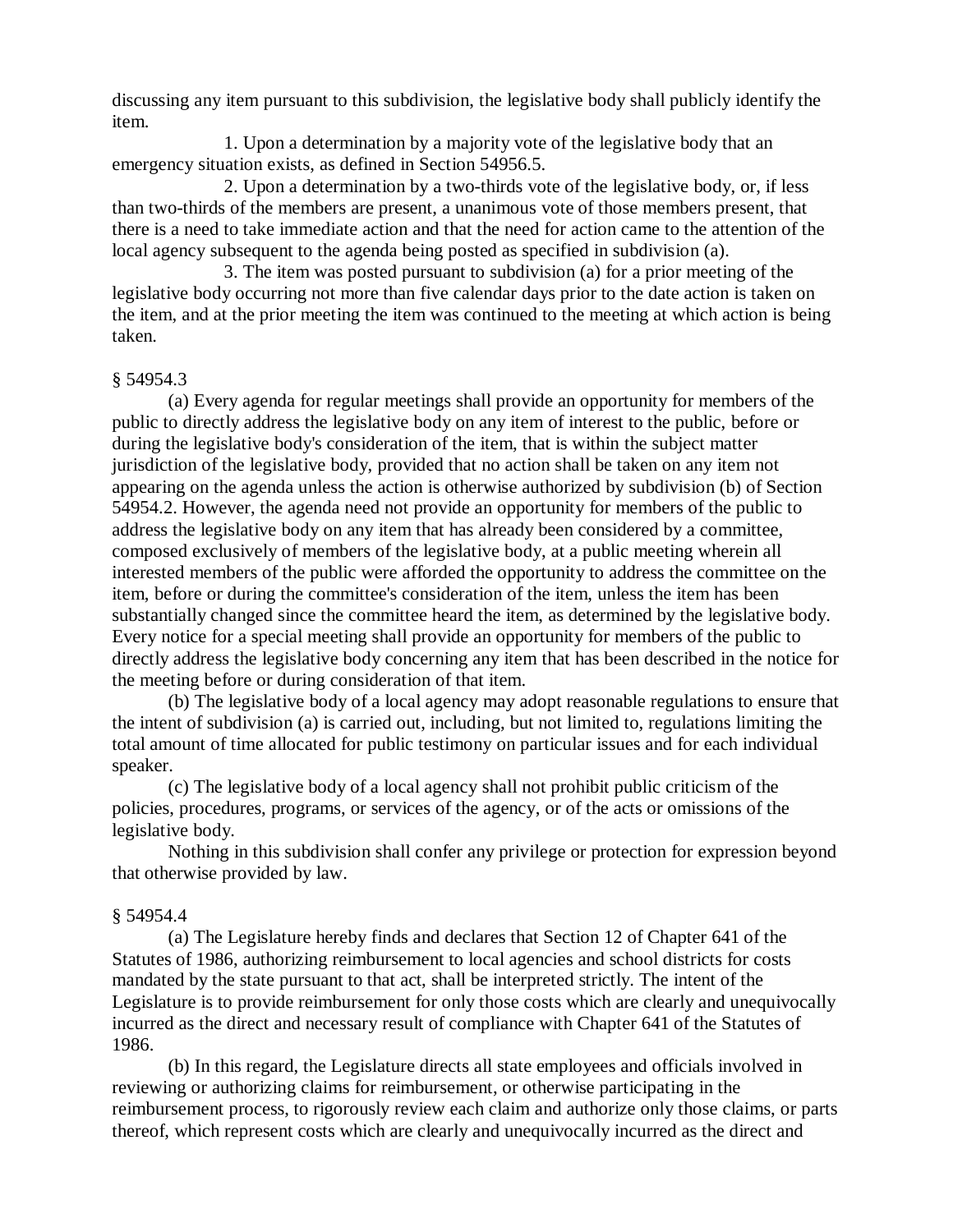necessary result of compliance with Chapter 641 of the Statutes of 1986 and for which complete documentation exists. For purposes of Section 54954.2, costs eligible for reimbursement shall only include the actual cost to post a single agenda for any one meeting. (c) The Legislature hereby finds and declares that complete, faithful, and uninterrupted compliance with the Ralph M. Brown Act (Chapter 9 (commencing with Section of Part 1 of Division 2 of Title 5 of the Government Code) is a matter of overriding public importance. Unless specifically stated, no future Budget Act, or related budget enactments, shall, in any manner, be interpreted to suspend, eliminate, or otherwise modify the legal obligation and duty of local agencies to fully comply with Chapter 641 of the Statutes of 1986 in a complete, faithful, and uninterrupted manner.

# § 54954.5

For purposes of describing closed session items pursuant to Section 54954.2, the agenda may describe closed sessions as provided below. No legislative body or elected official shall be in violation of Section 54954.2 or 54956 if the closed session items were described in substantial compliance with this section. Substantial compliance is satisfied by including the information provided below, irrespective of its format.

(a) With respect to a closed session held pursuant to Section 54956.7:

LICENSE/PERMIT DETERMINATIONApplicant(s): (Specify number of applicants) (b) With respect to every item of business to be discussed in closed session pursuant to Section 54956.8:

CONFERENCE WITH REAL PROPERTY NEGOTIATORProperty: (Specify street address, or if no street address,the parcel number or other unique reference, of the real property under negotiation)

Negotiating parties: (Specify name of party (not agent))Under negotiation: (Specify whether instruction to negotiator will concern price, terms of payment, or both)

(c) With respect to every item of business to be discussed in closed session pursuant to Section 54956.9:

CONFERENCE WITH LEGAL COUNSEL-EXISTING LITIGATION(Subdivision (a) of Section 54956.9)

Name of case: (Specify by reference to claimant's name, names of parties, case or claim numbers)

or

Case name unspecified: (Specify whether disclosure would jeopardize service of process or existing settlement negotiations)

CONFERENCE WITH LEGAL COUNSEL-ANTICIPATED LITIGATIONSignificant exposure to litigation pursuant to subdivision (b) of Section 54956.9: (Specify number of potential cases) (In addition to the information noticed above, the agency may be required to provide additional information on the agenda or in an oral statement prior to the closed session pursuant to subparagraphs (B) to (E), inclusive, of paragraph (3) of subdivision (b) of Section 54956.9.) Initiation of litigation pursuant to subdivision (c) of Section 54956.9: (Specify number of potential cases)

(d) With respect to every item of business to be discussed in closed session pursuant to Section 54956.95:

LIABILITY CLAIMSClaimant: (Specify name unless unspecified pursuant to Section 54961) Agency claimed against: (Specify name)

(e) With respect to every item of business to be discussed in closed session pursuant to Section 54957:

THREAT TO PUBLIC SERVICES OR FACILITIESConsultation with: (Specify name of law enforcement agency and title of officer)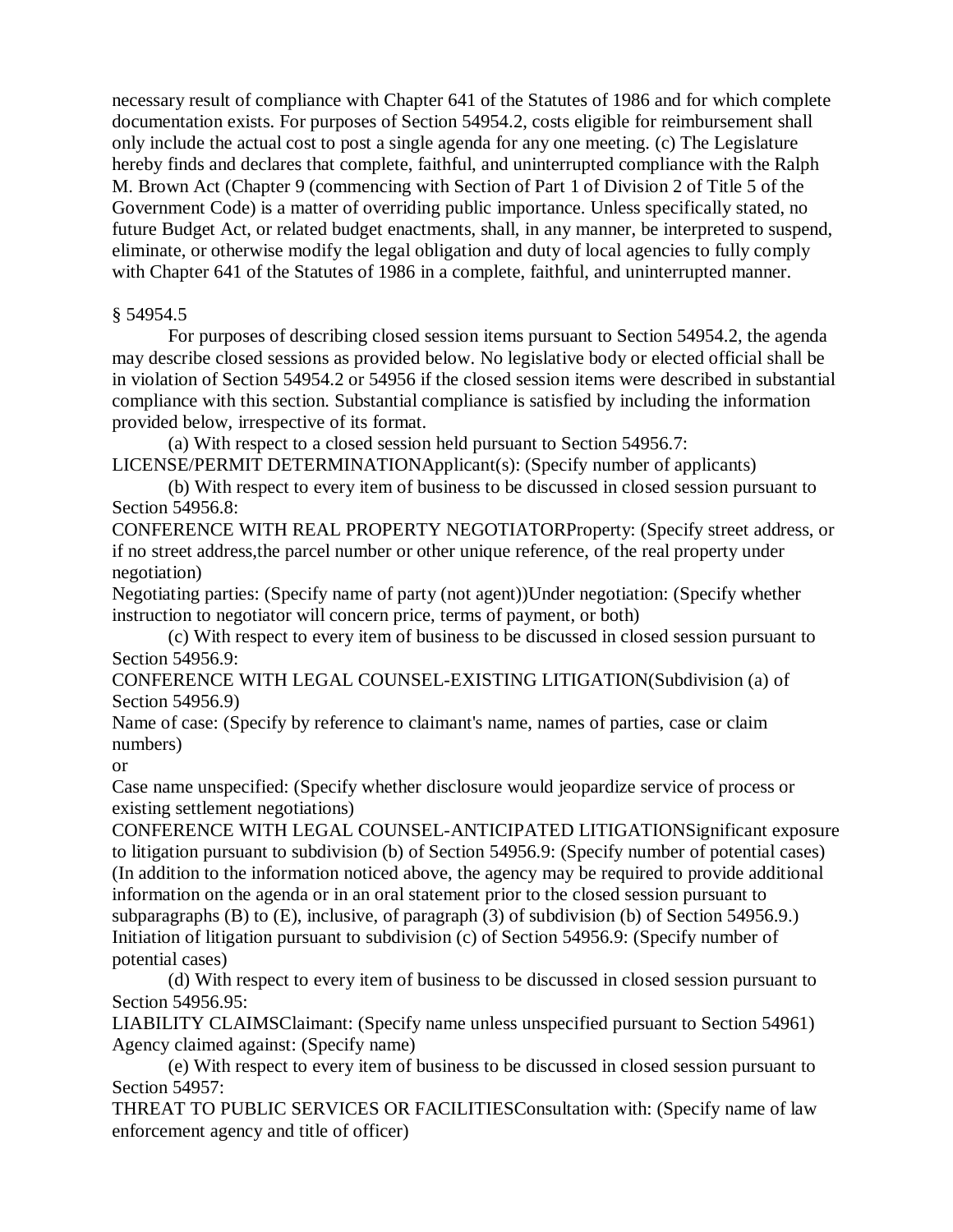PUBLIC EMPLOYEE APPOINTMENTTitle: (Specify description of position to be filled) PUBLIC EMPLOYMENTTitle: (Specify description of position to be filled)

PUBLIC EMPLOYEE PERFORMANCE EVALUATIONTitle: (Specify position title of employee being reviewed)

PUBLIC EMPLOYEE DISCIPLINE/DISMISSAL/RELEASE (No additional information is required in connection with a closed session to consider discipline, dismissal, or release of a public employee. Discipline includes potential reduction of compensation.)

(f) With respect to every item of business to be discussed in closed session pursuant to Section 54957.6:

CONFERENCE WITH LABOR NEGOTIATORAgency negotiator: (Specify name) Employee organization: (Specify name of organization representing employee or employees in question)

or

Unrepresented employee: (Specify position title of unrepresented employee who is the subject of the negotiations)

(g) With respect to closed sessions called pursuant to Section 54957.8:

CASE REVIEW/PLANNING(No additional information is required in connection with a closed session to consider case review or planning.)

(h) With respect to every item of business to be discussed in closed session pursuant to Sections 1461, 32106, and 32155 of the Health and Safety Code or Sections 37606 and 37624.3 of the Government Code:

REPORT INVOLVING TRADE SECRETDiscussion will concern: (Specify whether discussion will concern proposed new service, program, or facility)

Estimated date of public disclosure: (Specify month and year)

HEARINGSSubject matter: (Specify whether testimony/deliberation will concern staff privileges, report of medical audit committee, or report of quality assurance committee)

§ 54954.6

(a)

1. Before adopting any new or increased general tax or any new or increased assessment, the legislative body of a local agency shall conduct at least one public meeting at which local officials must allow public testimony regarding the proposed new or increased general tax or new or increased assessment in addition to the noticed public hearing at which the legislative body proposes to enact or increase the general tax or assessment.

For purposes of this section, the term "new or increased assessment" does not include any of the following:

(A) A fee which does not exceed the reasonable cost of providing the services, facilities, or regulatory activity for which the fee is charged.

(B) A service charge, rate, or charge, unless a special district's principal act requires the service charge, rate, or charge to conform to the requirements of this section.

(C) An ongoing annual assessment if it is imposed at the same or lower amount as any previous year.

(D) An assessment which does not exceed an assessment formula or range of assessments previously specified in the notice given to the public pursuant to subparagraph (G) of paragraph (2) of subdivision (c) of Section 54954.6 and which was previously adopted by the agency or approved by the voters in the area where the assessment is imposed.

(E) Standby or immediate availability charges.

2. The legislative body shall provide at least 45 days' public notice of the public hearing at which the legislative body proposes to enact or increase the general tax or assessment.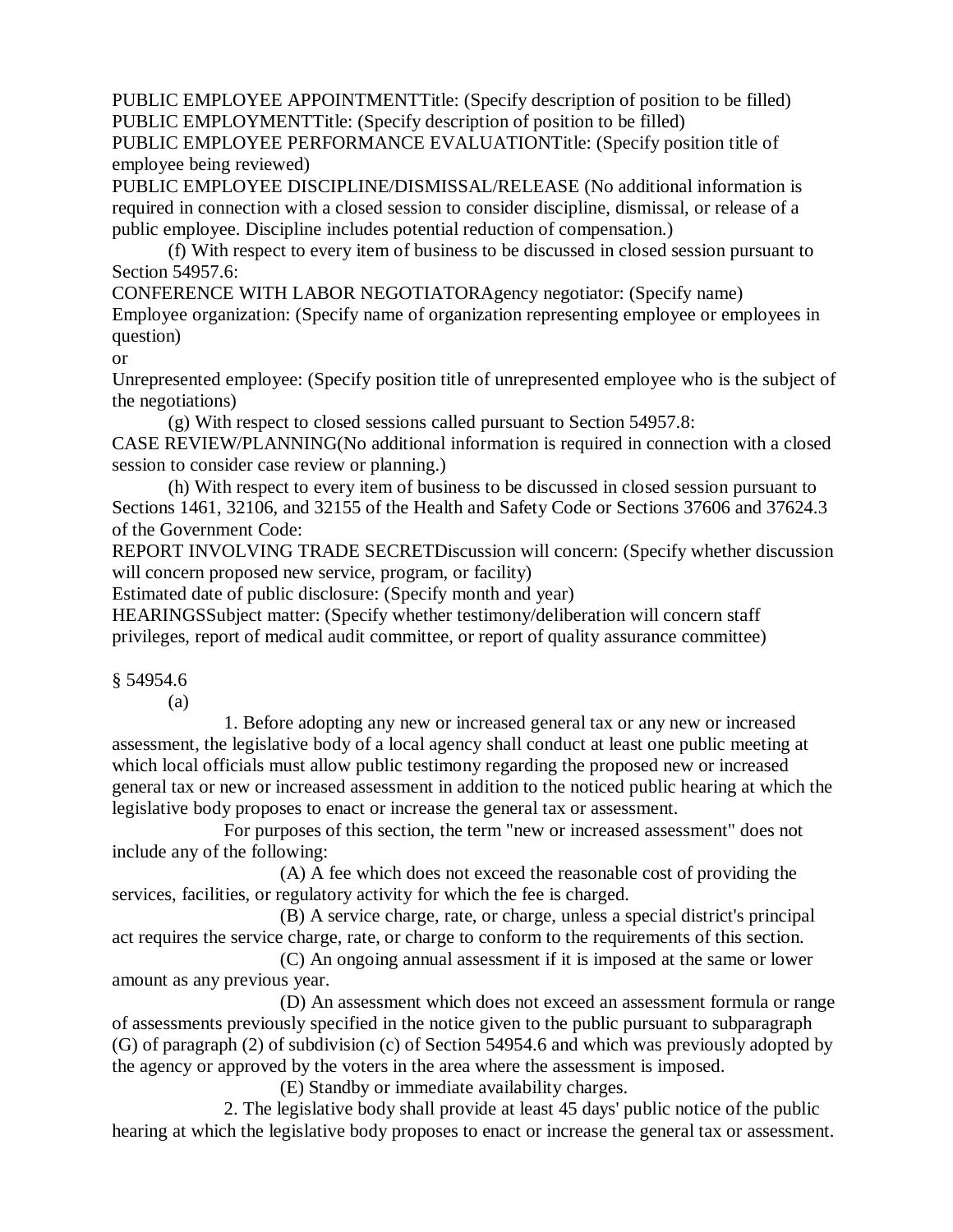The legislative body shall provide notice for the public meeting at the same time and in the same document as the notice for the public hearing, but the meeting shall occur prior to the hearing.

(b)

1. The joint notice of both the public meeting and the public hearing required by subdivision (a) with respect to a proposal for a new or increased general tax shall be accomplished by placing a display advertisement of at least one-eighth page in a newspaper of general circulation for three weeks pursuant to Section 6063 and by a first-class mailing to those interested parties who have filed a written request with the local agency for mailed notice of public meetings or hearings on new or increased general taxes. The public meeting pursuant to subdivision (a) shall take place no earlier than 10 days after the first publication of the joint notice pursuant to this subdivision. The public hearing shall take place no earlier than seven days after the public meeting pursuant to this subdivision. Notwithstanding paragraph (2) of subdivision (a), the joint notice need not include notice of the public meeting after the meeting has taken place. The public hearing pursuant to subdivision (a) shall take place no earlier than 45 days after the first publication of the joint notice pursuant to this subdivision. Any written request for mailed notices shall be effective for one year from the date on which it is filed unless a renewal request is filed.

Renewal requests for mailed notices shall be filed on or before April 1 of each year. The legislative body may establish a reasonable annual charge for sending notices based on the estimated cost of providing the service.

2. The notice required by paragraph (1) of this subdivision shall include, but not be limited to, the following:

(A) The amount or rate of the tax. If the tax is proposed to be increased from any previous year, the joint notice shall separately state both the existing tax rate and the proposed tax rate increase.

(B) The activity to be taxed.

(C) The estimated amount of revenue to be raised by the tax annually.

(D) The method and frequency for collecting the tax.

(E) The dates, times, and locations of the public meeting and hearing described in subdivision (a).

(F) The phone number and address of an individual, office, or organization that interested persons may contact to receive additional information about the tax.

(c)

1. The joint notice of both the public meeting and the public hearing required by subdivision (a) with respect to a proposal for a new or increased assessment on real property shall be accomplished through a mailing, postage prepaid, in the United States mail and shall be deemed given when so deposited. The public meeting pursuant to subdivision (a) shall take place no earlier than 10 days after the joint mailing pursuant to this subdivision. The public hearing shall take place no earlier than seven days after the public meeting pursuant to this subdivision. The envelope or the cover of the mailing shall include the name of the local agency and the return address of the sender. This mailed notice shall be in at least 10-point type and shall be given to all property owners proposed to be subject to the new or increased assessment by a mailing by name to those persons whose names and addresses appear on the last equalized county assessment roll or the State Board of Equalization assessment roll, as the case may be.

2. The joint notice required by paragraph (1) of this subdivision shall include, but not be limited to, the following:

(A) The estimated amount of the assessment per parcel. If the assessment is proposed to be increased from any previous year, the joint notice shall separately state both the amount of the existing assessment and the proposed assessment increase.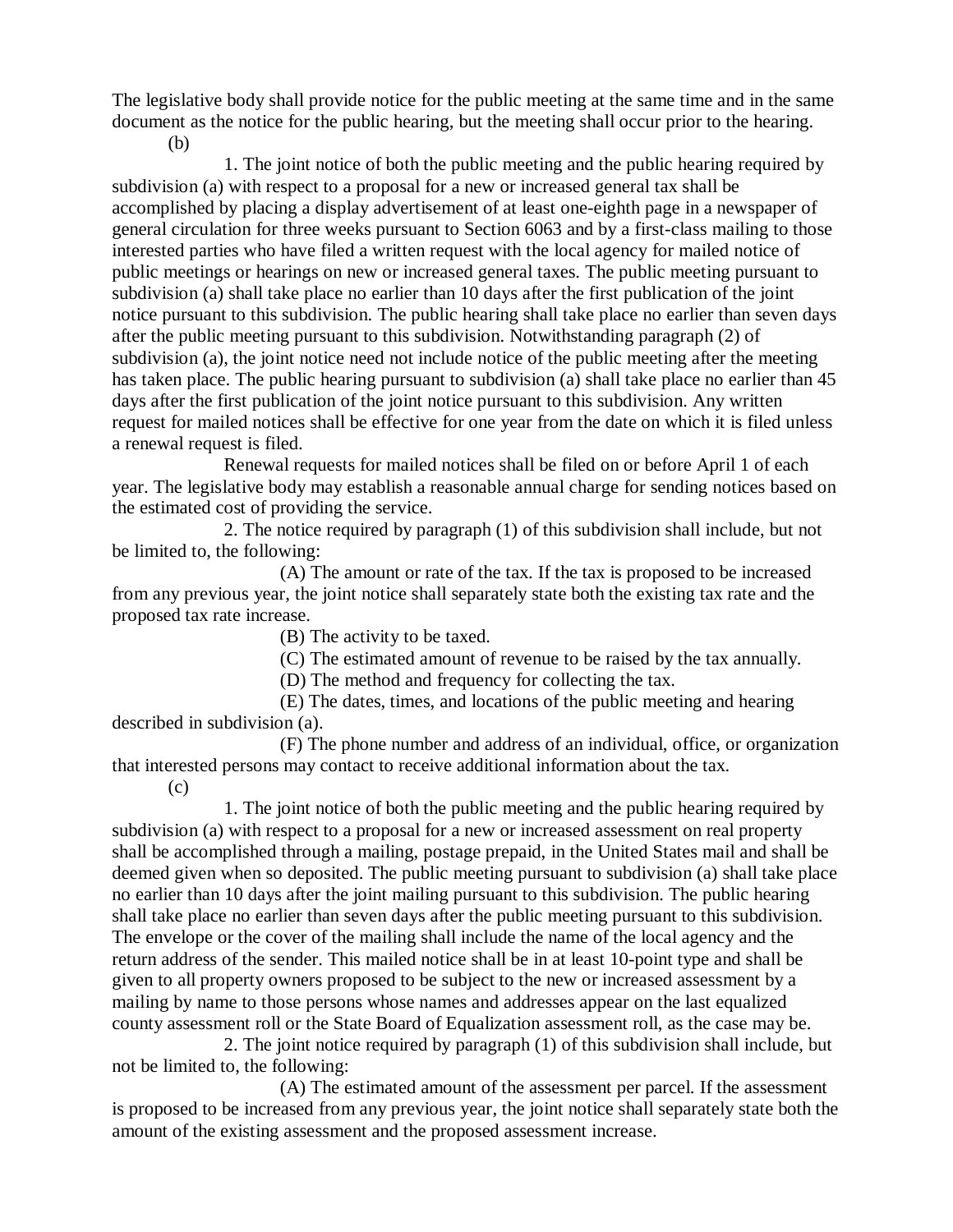(B) A general description of the purpose or improvements that the

assessment will fund.

assessment.

(C) The address to which property owners may mail a protest against the

(D) The phone number and address of an individual, office, or organization that interested persons may contact to receive additional information about the assessment.

(E) A statement that a majority protest will cause the assessment to be abandoned if the assessment act used to levy the assessment so provides. Notice must also state the percentage of protests required to trigger an election, if applicable.

(F) The dates, times, and locations of the public meeting and hearing described in subdivision (a).

(G) A proposed assessment formula or range as described in subparagraph (D) of paragraph (1) of subdivision (a) if applicable and that is noticed pursuant to this section.

3. Notwithstanding paragraph (1), in the case of an assessment which is proposed exclusively for operation and maintenance expenses imposed throughout the entire local agency, or exclusively for operation and maintenance assessments proposed to be levied on 50,000 parcels or more, notice may be provided pursuant to this subdivision or pursuant to paragraph (1) of subdivision (b) and shall include the estimated amount of the assessment of various types, amounts, or uses of property and the information required by subparagraphs (B) to (G), inclusive, of paragraph (2) of subdivision (c).

4. Notwithstanding paragraph (1), in the case of an assessment proposed to be levied pursuant to Part 2 (commencing with Section 22500) of Division 2 of the Streets and Highways Code by a regional park district, regional park and open-space district, or regional open-space district formed pursuant to Article 3 (commencing with Section 5500) of Chapter 3 of Division 5 of, or pursuant to Division 26 (commencing with Section 35100) of, the Public Resources Code, notice may be provided pursuant to paragraph (1) of subdivision (b).

(d) The notice requirements imposed by this section shall be construed as additional to, and not to supersede, existing provisions of law, and shall be applied concurrently with the existing provisions so as to not delay or prolong the governmental decision making process.

(e) This section shall not apply to any new or increased general tax or any new or increased assessment that requires an election of either of the following:

1. The property owners subject to the assessment.

2. The voters within the local agency imposing the tax or assessment.

(f) Nothing in this section shall prohibit a local agency from holding a consolidated meeting or hearing at which the legislative body discusses multiple tax or assessment proposals.

(g) The local agency may recover the reasonable costs of public meetings, public hearings, and notice required by this section from the proceeds of the tax or assessment. The costs recovered for these purposes, whether recovered pursuant to this subdivision or any other provision of law, shall not exceed the reasonable costs of the public meetings, public hearings, and notice.

# § 54955

The legislative body of a local agency may adjourn any regular, adjourned regular, special or adjourned special meeting to a time and place specified in the order of adjournment. Less than a quorum may so adjourn from time to time. If all members are absent from any regular or adjourned regular meeting the clerk or secretary of the legislative body may declare the meeting adjourned to a stated time and place and he shall cause a written notice of the adjournment to be given in the same manner as provided in Section 54956 for special meetings,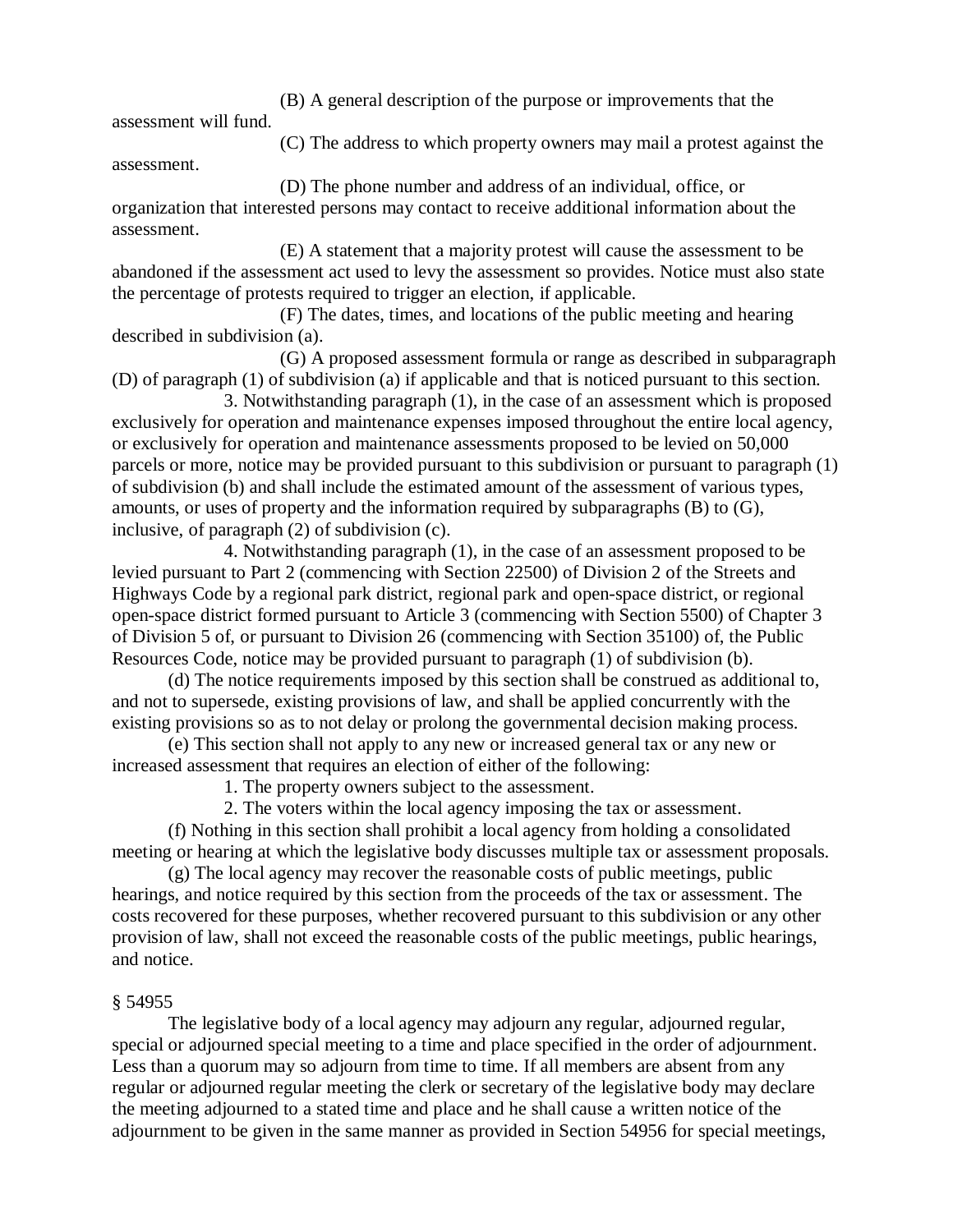unless such notice is waived as provided for special meetings. A copy of the order or notice of adjournment shall be conspicuously posted on or near the door of the place where the regular, adjourned regular, special or adjourned special meeting was held within 24 hours after the time of the adjournment. When a regular or adjourned regular meeting is adjourned as provided in this section, the resulting adjourned regular meeting is a regular meeting for all purposes. When an order of adjournment of any meeting fails to state the hour at which the adjourned meeting is to be held, it shall be held at the hour specified for regular meetings by ordinance, resolution, bylaw, or other rule.

#### § 54955.1

Any hearing being held, or noticed or ordered to be held, by a legislative body of a local agency at any meeting may by order or notice of continuance be continued or recontinued to any subsequent meeting of the legislative body in the same manner and to the same extent set forth in Section 54955 for the adjournment of meetings; provided, that if the hearing is continued to a time less than 24 hours after the time specified in the order or notice of hearing, a copy of the order or notice of continuance of hearing shall be posted immediately following the meeting at which the order or declaration of continuance was adopted or made.

#### § 54956

A special meeting may be called at any time by the presiding officer of the legislative body of a local agency, or by a majority of the members of the legislative body, by delivering personally or by mail written notice to each member of the legislative body and to each local newspaper of general circulation, radio or television station requesting notice in writing. The notice shall be delivered personally or by mail and shall be received at least 24 hours before the time of the meeting as specified in the notice. The call and notice shall specify the time and place of the special meeting and the business to be transacted or discussed. No other business shall be considered at these meetings by the legislative body. The written notice may be dispensed with as to any member who at or prior to the time the meeting convenes files with the clerk or secretary of the legislative body a written waiver of notice. The waiver may be given by telegram. The written notice may also be dispensed with as to any member who is actually present at the meeting at the time it convenes.

The call and notice shall be posted at least 24 hours prior to the special meeting in a location that is freely accessible to members of the public.

#### § 54956.5

In the case of an emergency situation involving matters upon which prompt action is necessary due to the disruption or threatened disruption of public facilities, a legislative body may hold an emergency meeting without complying with either the 24-hour notice requirement or the 24-hour posting requirement of Section 54956 or both of the notice and posting requirements. For purposes of this section, "emergency situation" means any of the following:

(a) Work stoppage or other activity which severely impairs public health, safety, or both, as determined by a majority of the members of the legislative body.

(b) Crippling disaster which severely impairs public health, safety, or both, as determined by a majority of the members of the legislative body.

However, each local newspaper of general circulation and radio or television station which has requested notice of special meetings pursuant to Section 54956 shall be notified by the presiding officer of the legislative body, or designee thereof, one hour prior to the emergency meeting by telephone and all telephone numbers provided in the most recent request of such newspaper or station for notification of special meetings shall be exhausted. In the event that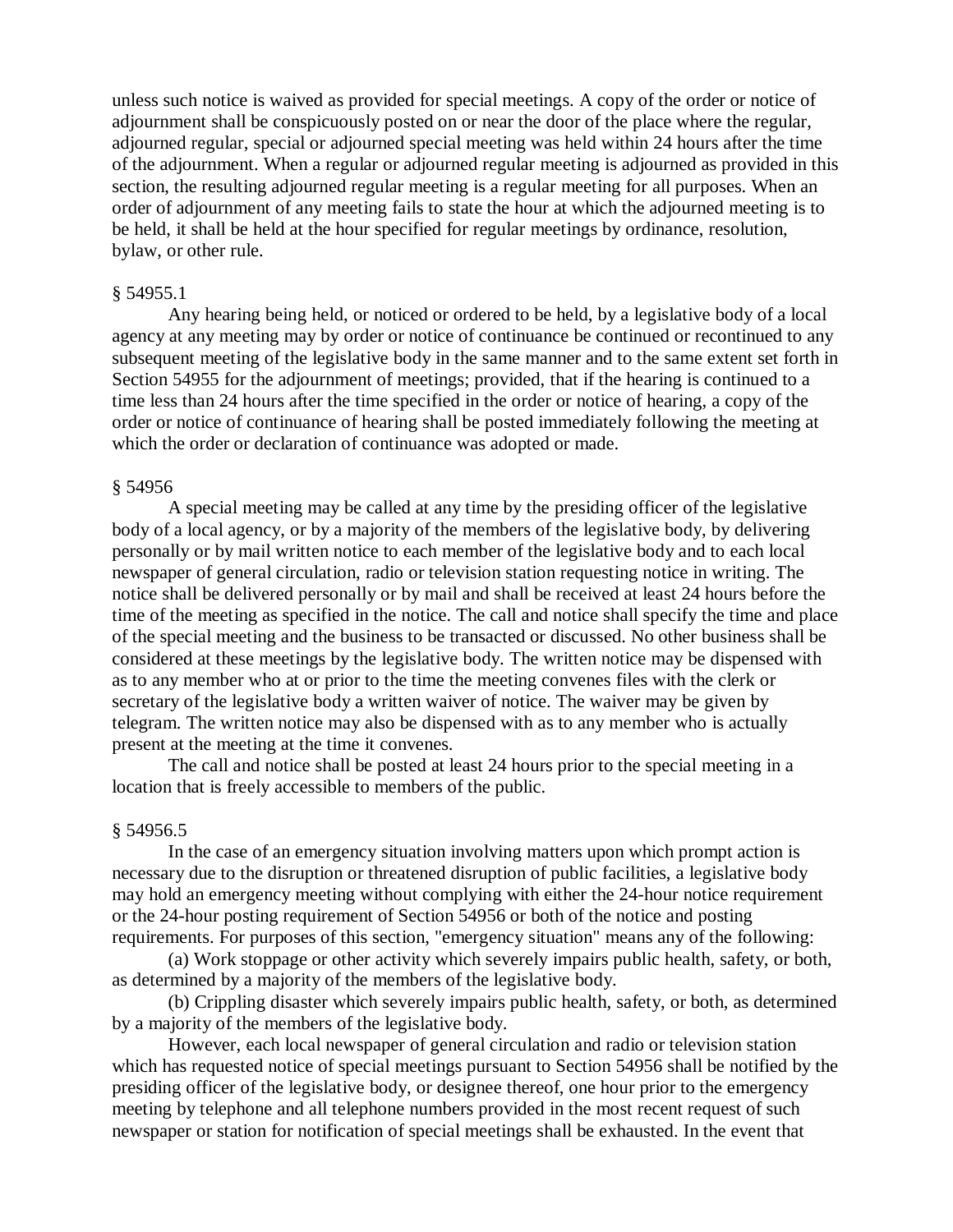telephone services are not functioning, the notice requirements of this section shall be deemed waived, and the legislative body, or designee of the legislative body, shall notify those newspapers, radio stations, or television stations of the fact of the holding of the emergency meeting, the purpose of the meeting, and any action taken at the meeting as soon after the meeting as possible.

Notwithstanding Section 54957, the legislative body shall not meet in closed session during a meeting called pursuant to this section.

All special meeting requirements, as prescribed in Section 54956 shall be applicable to a meeting called pursuant to this section, with the exception of the 24-hour notice requirement. The minutes of a meeting called pursuant to this section, a list of persons who the presiding officer of the legislative body, or designee of the legislative body, notified or attempted to notify, a copy of the rollcall vote, and any actions taken at the meeting shall be posted for a minimum of 10 days in a public place as soon after the meeting as possible.

### § 54956.6

No fees may be charged by the legislative body of a local agency for carrying out any provision of this chapter, except as specifically authorized by this chapter.

#### § 54956.7

Whenever a legislative body of a local agency determines that it is necessary to discuss and determine whether an applicant for a license or license renewal, who has a criminal record, is sufficiently rehabilitated to obtain the license, the legislative body may hold a closed session with the applicant and the applicant's attorney, if any, for the purpose of holding the discussion and making the determination. If the legislative body determines, as a result of the closed session, that the issuance or renewal of the license should be denied, the applicant shall be offered the opportunity to withdraw the application. If the applicant withdraws the application, no record shall be kept of the discussions or decisions made at the closed session and all matters relating to the closed session shall be confidential. If the applicant does not withdraw the application, the legislative body shall take action at the public meeting during which the closed session is held or at its next public meeting denying the application for the license but all matters relating to the closed session are confidential and shall not be disclosed without the consent of the applicant, except in an action by an applicant who has been denied a license challenging the denial of the license.

#### § 54956.8

Notwithstanding any other provision of this chapter, a legislative body of a local agency may hold a closed session with its negotiator prior to the purchase, sale, exchange, or lease of real property by or for the local agency to grant authority to its negotiator regarding the price and terms of payment for the purchase, sale, exchange, or lease.

However, prior to the closed session, the legislative body of the local agency shall hold an open and public session in which it identifies the real property or real properties which the negotiations may concern and the person or persons with whom its negotiator may negotiate.

For the purpose of this section, the negotiator may be a member of the legislative body of the local agency.

For purposes of this section, "lease" includes renewal or renegotiation of a lease.

Nothing in this section shall preclude a local agency from holding a closed session for discussions regarding eminent domain proceedings pursuant to Section 54956.9.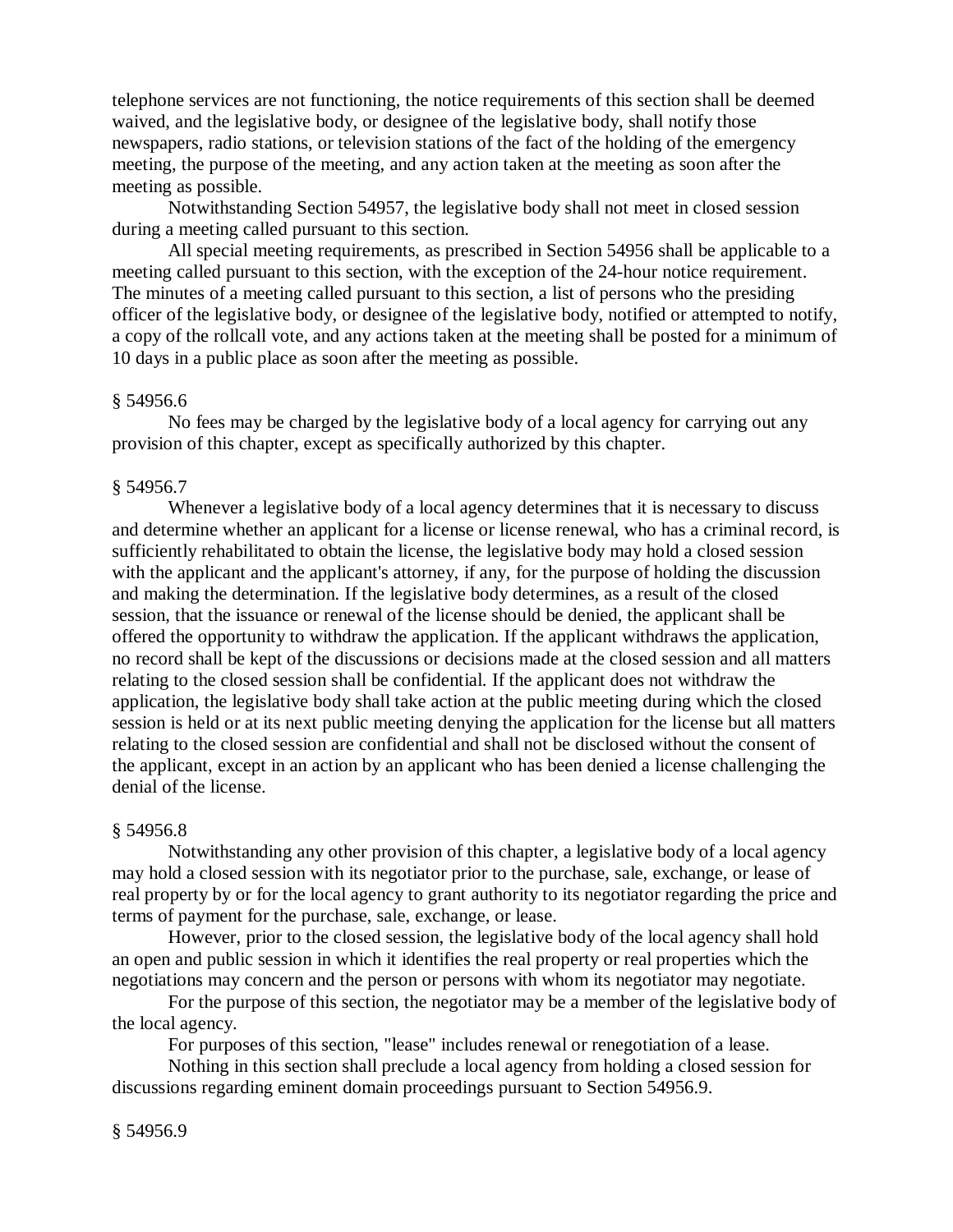Nothing in this chapter shall be construed to prevent a legislative body of a local agency, based on advice of its legal counsel, from holding a closed session to confer with, or receive advice from, its legal counsel regarding pending litigation when discussion in open session concerning those matters would prejudice the position of the local agency in the litigation.

For purposes of this chapter, all expressions of the lawyer-client privilege other than those provided in this section are hereby abrogated. This section is the exclusive expression of the lawyer-client privilege for purposes of conducting closed-session meetings pursuant to this chapter.

For purposes of this section, "litigation" includes any adjudicatory proceeding, including eminent domain, before a court, administrative body exercising its adjudicatory authority, hearing officer, or arbitrator.

For purposes of this section, litigation shall be considered pending when any of the following circumstances exist:

(a) Litigation, to which the local agency is a party, has been initiated formally.

(b)

1. A point has been reached where, in the opinion of the legislative body of the local agency on the advice of its legal counsel, based on existing facts and circumstances, there is a significant exposure to litigation against the local agency.

2. Based on existing facts and circumstances, the legislative body of the local agency is meeting only to decide whether a closed session is authorized pursuant to paragraph (1) of this subdivision.

3. For purposes of paragraphs (1) and (2), "existing facts and circumstances" shall consist only of one of the following:

(A) Facts and circumstances that might result in litigation against the local agency but which the local agency believes are not yet known to a potential plaintiff or plaintiffs, which facts and circumstances need not be disclosed.

(B) Facts and circumstances, including, but not limited to, an accident, disaster, incident, or transactional occurrence that might result in litigation against the agency and that are known to a potential plaintiff or plaintiffs, which facts or circumstances shall be publicly stated on the agenda or announced.

(C) The receipt of a claim pursuant to the Tort Claims Act or some other written communication from a potential plaintiff threatening litigation, which claim or communication shall be available for public inspection pursuant to Section 54957.5.

(D) A statement made by a person in an open and public meeting threatening litigation on a specific matter within the responsibility of the legislative body.

(E) A statement threatening litigation made by a person outside an open and public meeting on a specific matter within the responsibility of the legislative body so long as the official or employee of the local agency receiving knowledge of the threat makes a contemporaneous or other record of the statement prior to the meeting, which record shall be available for public inspection pursuant to Section 54957.5. The records so created need not identify the alleged victim of unlawful or tortious sexual conduct or anyone making the threat on their behalf, or identify a public employee who is the alleged perpetrator of any unlawful or tortious conduct upon which a threat of litigation is based, unless the identity of the person has been publicly disclosed.

(F) Nothing in this section shall require disclosure of written communications that are privileged and not subject to disclosure pursuant to the California Public Records Act (Chapter 3.5 (commencing with Section 6250) of Division 7 of Title 1).

(c) Based on existing facts and circumstances, the legislative body of the local agency has decided to initiate or is deciding whether to initiate litigation.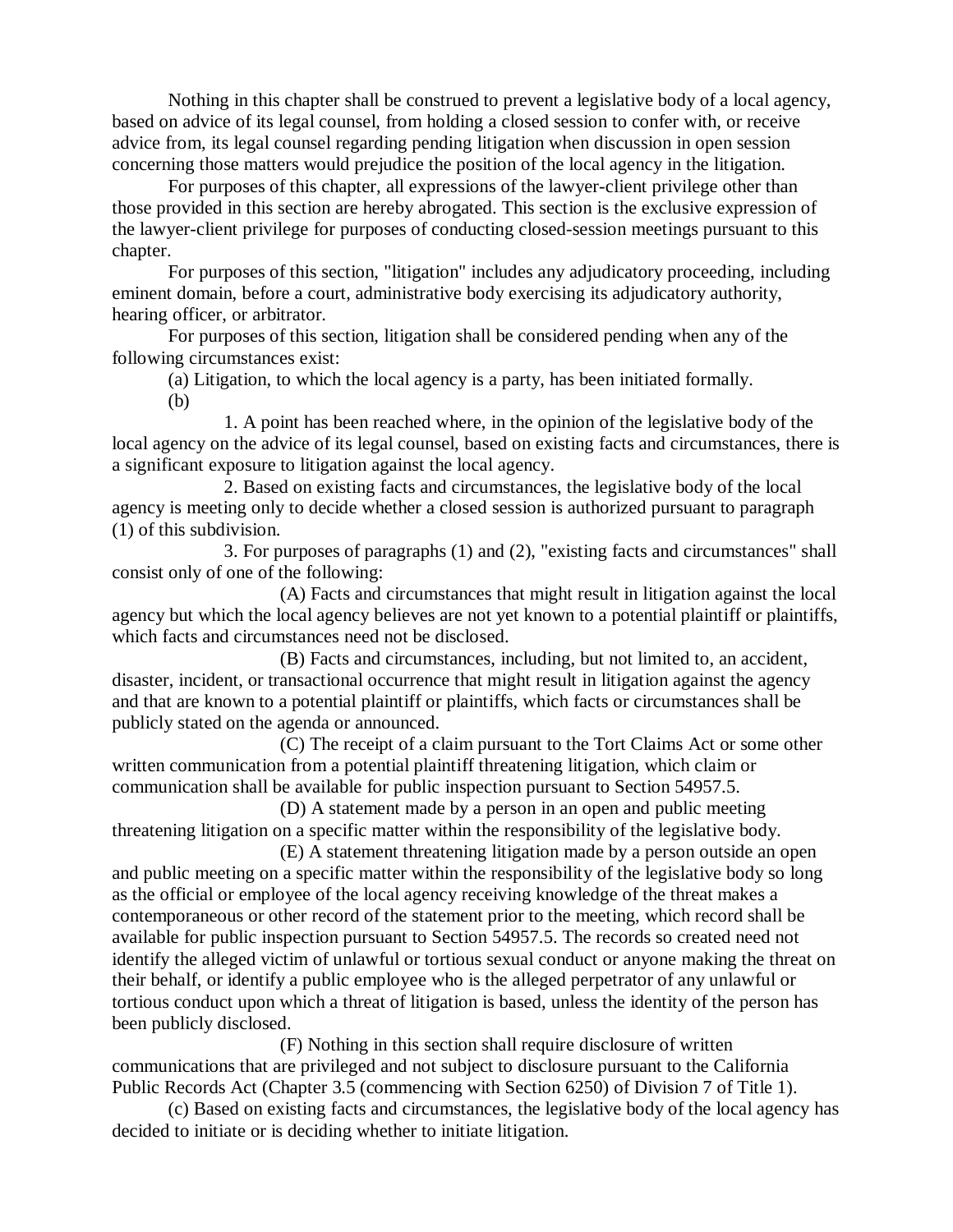Prior to holding a closed session pursuant to this section, the legislative body of the local agency shall state on the agenda or publicly announce the subdivision of this section that authorizes the closed session. If the session is closed pursuant to subdivision (a), the body shall state the title of or otherwise specifically identify the litigation to be discussed, unless the body states that to do so would jeopardize the agency's ability to effectuate service of process upon one or more unserved parties, or that to do so would jeopardize its ability to conclude existing settlement negotiations to its advantage.

A local agency shall be considered to be a "party" or to have a "significant exposure to litigation" if an officer or employee of the local agency is a party or has significant exposure to litigation concerning prior or prospective activities or alleged activities during the course and scope of that office or employment, including litigation in which it is an issue whether an activity is outside the course and scope of the office or employment.

#### § 54956.95

(a) Nothing in this chapter shall be construed to prevent a joint powers agency formed pursuant to Article 1 (commencing with Section 6500) of Chapter 5 of Division 7 of Title 1, for purposes of insurance pooling, or a local agency member of the joint powers agency, from holding a closed session to discuss a claim for the payment of tort liability losses, public liability losses, or workers' compensation liability incurred by the joint powers agency or a local agency member of the joint powers agency.

(b) Nothing in this chapter shall be construed to prevent the Local Agency Self-Insurance Authority formed pursuant to Chapter 5.5 (commencing with Section 6599.01) of Division 7 of Title 1, or a local agency member of the authority, from holding a closed session to discuss a claim for the payment of tort liability losses, public liability losses, or workers' compensation liability incurred by the authority or a local agency member of the authority.

(c) Nothing in this section shall be construed to affect Section 54956.9 with respect to any other local agency.

#### § 54957

Nothing contained in this chapter shall be construed to prevent the legislative body of a local agency from holding closed sessions with the Attorney General, district attorney, sheriff, or chief of police, or their respective deputies, on matters posing a threat to the security of public buildings or a threat to the public' s right of access to public services or public facilities, or from holding closed sessions during a regular or special meeting to consider the appointment, employment, evaluation of performance, discipline, or dismissal of a public employee or to hear complaints or charges brought against the employee by another person or employee unless the employee requests a public session.

As a condition to holding a closed session on specific complaints or charges brought against an employee by another person or employee, the employee shall be given written notice of his or her right to have the complaints or charges heard in an open session rather than a closed session, which notice shall be delivered to the employee personally or by mail at least 24 hours before the time for holding the session. If notice is not given, any disciplinary or other action taken by the legislative body against the employee based on the specific complaints or charges in the closed session shall be null and void.

The legislative body also may exclude from the public or closed meeting, during the examination of a witness, any or all other witnesses in the matter being investigated by the legislative body.

For the purposes of this section, the term "employee" shall include an officer or an independent contractor who functions as an officer or an employee but shall not include any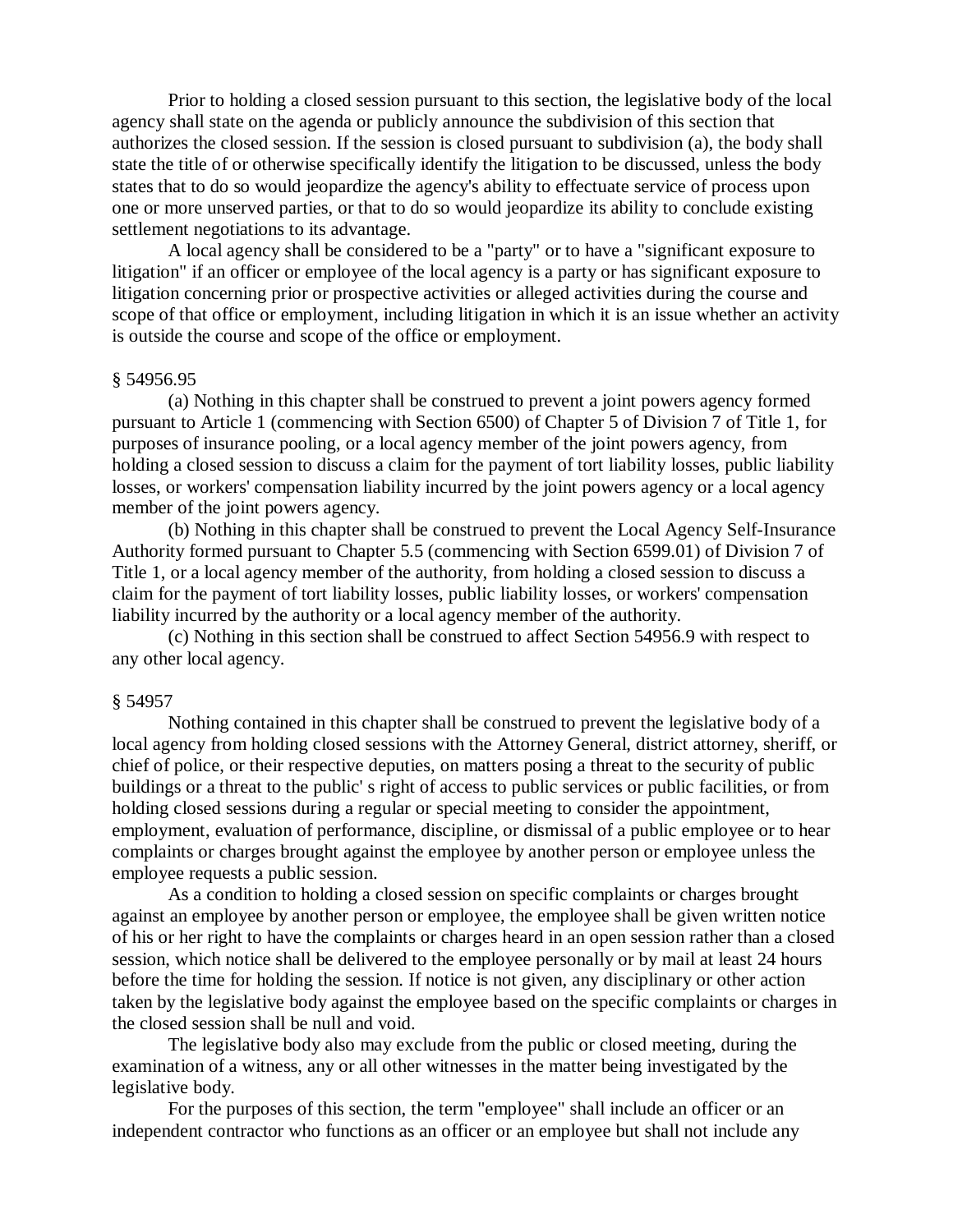elected official, member of a legislative body or other independent contractors. Nothing in this section shall limit local officials' ability to hold closed session meetings pursuant to Sections 1461, 32106, and 32155 of the Health and Safety Code or Sections 37606 and 37624.3 of the Government Code. Closed sessions held pursuant to this section shall not include discussion or action on proposed compensation except for a reduction of compensation that results from the imposition of discipline.

# § 54957.1

(a) The legislative body of any local agency shall publicly report any action taken in closed session and the vote or abstention of every member present thereon, as follows:

1. Approval of an agreement concluding real estate negotiations pursuant to Section 54956.8 shall be reported after the agreement is final, as specified below:

(A) If its own approval renders the agreement final, the body shall report that approval and the substance of the agreement in open session at the public meeting during which the closed session is held.

(B) If final approval rests with the other party to the negotiations, the local agency shall disclose the fact of that approval and the substance of the agreement upon inquiry by any person, as soon as the other party or its agent has informed the local agency of its approval.

2. Approval given to its legal counsel to defend, or seek or refrain from seeking appellate review or relief, or to enter as an amicus curiae in any form of litigation as the result of a consultation under Section 54956.9 shall be reported in open session at the public meeting during which the closed session is held. The report shall identify, if known, the adverse party or parties and the substance of the litigation. In the case of approval given to initiate or intervene in an action, the announcement need not identify the action, the defendants, or other particulars, but shall specify that the direction to initiate or intervene in an action has been given and that the action, the defendants, and the other particulars shall, once formally commenced, be disclosed to any person upon inquiry, unless to do so would jeopardize the agency's ability to effectuate service of process on one or more unserved parties, or that to do so would jeopardize its ability to conclude existing settlement negotiations to its advantage.

3. Approval given to its legal counsel of a settlement of pending litigation, as defined in Section 54956.9, at any stage prior to or during a judicial or quasi-judicial proceeding shall be reported after the settlement is final, as specified below:

(A) If the legislative body accepts a settlement offer signed by the opposing party, the body shall report its acceptance and identify the substance of the agreement in open session at the public meeting during which the closed session is held.

(B) If final approval rests with some other party to the litigation or with the court, then as soon as the settlement becomes final, and upon inquiry by any person, the local agency shall disclose the fact of that approval, and identify the substance of the agreement.

4. Disposition reached as to claims discussed in closed session pursuant to Section 54956.95 shall be reported as soon as reached in a manner that identifies the name of the claimant, the name of the local agency claimed against, the substance of the claim, and any monetary amount approved for payment and agreed upon by the claimant.

5. Action taken to appoint, employ, dismiss, accept the resignation of, or otherwise affect the employment status of a public employee in closed session pursuant to Section 54957 shall be reported at the public meeting during which the closed session is held. Any report required by this paragraph shall identify the title of the position. The general requirement of this paragraph notwithstanding, the report of a dismissal or of the nonrenewal of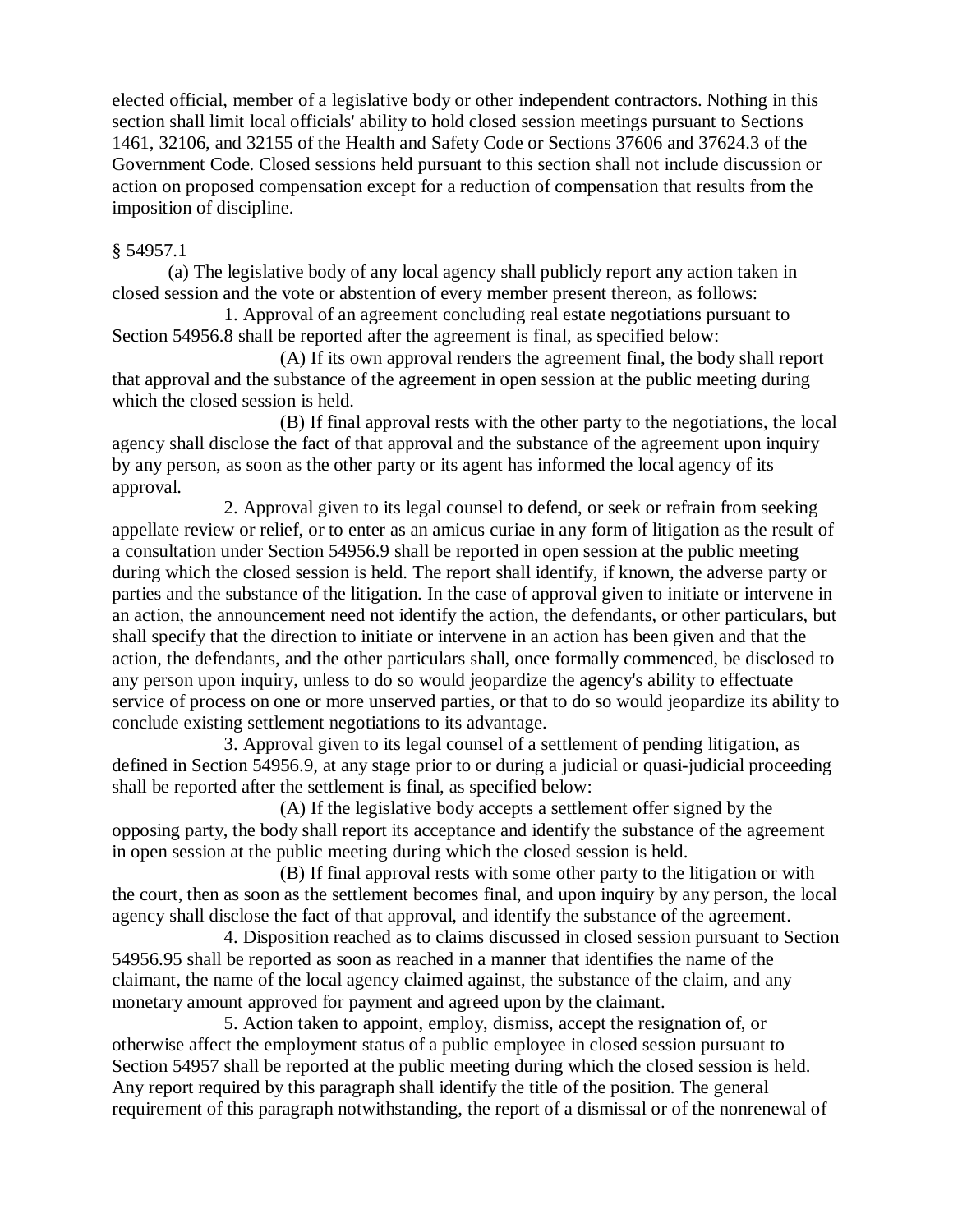an employment contract shall be deferred until the first public meeting following the exhaustion of administrative remedies, if any.

6. Approval of an agreement concluding labor negotiations with represented employees pursuant to Section 54957.6 shall be reported after the agreement is final and has been accepted or ratified by the other party. The report shall identify the item approved and the other party or parties to the negotiation.

(b) Reports that are required to be made pursuant to this section may be made orally or in writing. The legislative body shall provide to any person who has submitted a written request to the legislative body within 24 hours of the posting of the agenda, or to any person who has made a standing request for all documentation as part of a request for notice of meetings pursuant to Section 54954.1 or 54956, if the requester is present at the time the closed session ends, copies of any contracts, settlement agreements, or other documents that were finally approved or adopted in the closed session. If the action taken results in one or more substantive amendments to the related documents requiring retyping, the documents need not be released until the retyping is completed during normal business hours, provided that the presiding officer of the legislative body or his or her designee orally summarizes the substance of the amendments for the benefit of the document requester or any other person present and requesting the information.

(c) The documentation referred to in paragraph (b) shall be available to any person on the next business day following the meeting in which the action referred to is taken or, in the case of substantial amendments, when any necessary retyping is complete.

(d) Nothing in this section shall be construed to require that the legislative body approve actions not otherwise subject to legislative body approval.

(e) No action for injury to a reputational, liberty, or other personal interest may be commenced by or on behalf of any employee or former employee with respect to whom a disclosure is made by a legislative body in an effort to comply with this section.

### § 54957.2

(a) The legislative body of a local agency may, by ordinance or resolution, designate a clerk or other officer or employee of the local agency who shall then attend each closed session of the legislative body and keep and enter in a minute book a record of topics discussed and decisions made at the meeting. The minute book made pursuant to this section is not a public record subject to inspection pursuant to the California Public Records Act (Chapter 3.5 (commencing with Section 6250) of Division 7 of Title 1), and shall be kept confidential. The minute book shall be available only to members of the legislative body or, if a violation of this chapter is alleged to have occurred at a closed session, to a court of general jurisdiction wherein the local agency lies. Such minute book may, but need not, consist of a recording of the closed session.

(b) An elected legislative body of a local agency may require that each legislative body all or a majority of whose members are appointed by or under the authority of the elected legislative body keep a minute book as prescribed under subdivision (a).

#### § 54957.5

(a) Notwithstanding Section 6255 or any other provisions of law, agendas of public meetings and any other writings, when distributed to all, or a majority of all, of the members of a legislative body of a local agency by any person in connection with a matter subject to discussion or consideration at a public meeting of the body, are disclosable public records under the California Public Records Act (Chapter 3.5 (commencing with Section 6250) of Division 7 of Title 1), and shall be made available upon request without delay. However, this section shall not include any writing exempt from public disclosure under Section 6253.5, 6254, or 6254.7.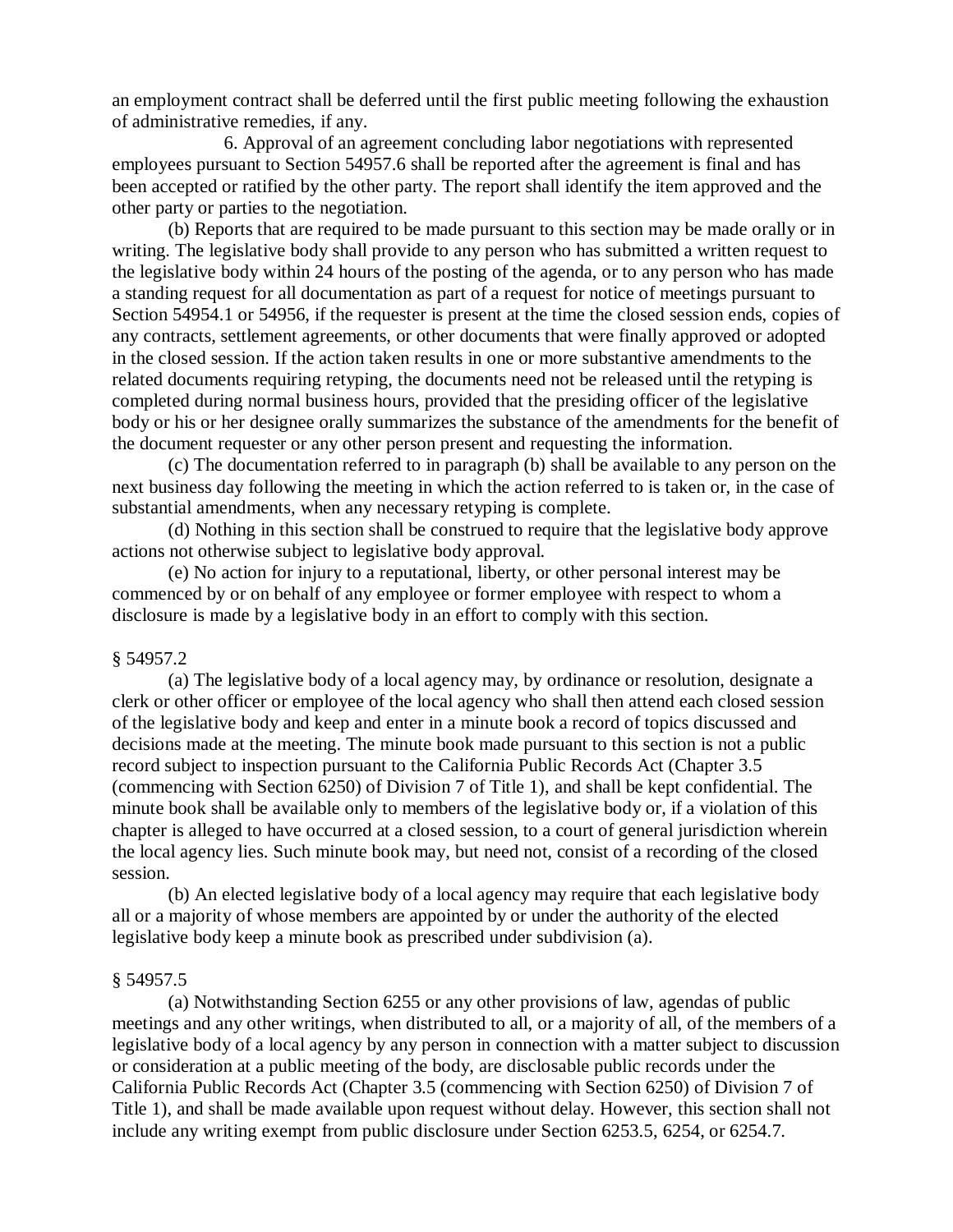(b) Writings which are public records under subdivision (a) and which are distributed during a public meeting shall be made available for public inspection at the meeting if prepared by the local agency or a member of its legislative body, or after the meeting if prepared by some other person.

(c) Nothing in this chapter shall be construed to prevent the legislative body of a local agency from charging a fee or deposit for a copy of a public record pursuant to Section 6257.

(d) This section shall not be construed to limit or delay the public's right to inspect any record required to be disclosed under the requirements of the California Public Records Act (Chapter 3.5 (commencing with Section 6250) of Division 7 of Title 1). Nothing in this chapter shall be construed to require a legislative body of a local agency to place any paid advertisement or any other paid notice in any publication.

### § 54957.6

(a) Notwithstanding any other provision of law, a legislative body of a local agency may hold closed sessions with the local agency's designated representatives regarding the salaries, salary schedules, or compensation paid in the form of fringe benefits of its represented and unrepresented employees, and, for represented employees, any other matter within the statutorily-provided scope of representation.

Closed sessions of a legislative body of a local agency, as permitted in this section, shall be for the purpose of reviewing its position and instructing the local agency's designated representatives.

Closed sessions, as permitted in this section, may take place prior to and during consultations and discussions with representatives of employee organizations and unrepresented employees.

Closed sessions with the local agency's designated representative regarding the salaries, salary schedules, or compensation paid in the form of fringe benefits may include discussion of an agency's available funds and funding priorities, but only insofar as these discussions relate to providing instructions to the local agency's designated representative.

Closed sessions held pursuant to this section shall not include final action on the proposed compensation of one or more unrepresented employees.

For the purposes enumerated in this section, a legislative body of a local agency may also meet with a state conciliator who has intervened in the proceedings.

(b) For the purposes of this section, the term "employee" shall include an officer or an independent contractor who functions as an officer or an employee, but shall not include any elected official, member of a legislative body, or other independent contractors.

### § 54957.7

(a) Prior to holding any closed session, the legislative body of the local agency shall disclose, in an open meeting, the item or items to be discussed in the closed session. The disclosure may take the form of a reference to the item or items as they are listed by number or letter on the agenda. In the closed session, the legislative body may consider only those matters covered in its statement. Nothing in this section shall require or authorize a disclosure of information prohibited by state or federal law.

(b) After any closed session, the legislative body shall reconvene into open session prior to adjournment and shall make any disclosures required by Section 54957.1 of action taken in the closed session.

(c) The announcements required to be made in open session pursuant to this section may be made at the location announced in the agenda for the closed session, as long as the public is allowed to be present at that location for the purpose of hearing the announcements.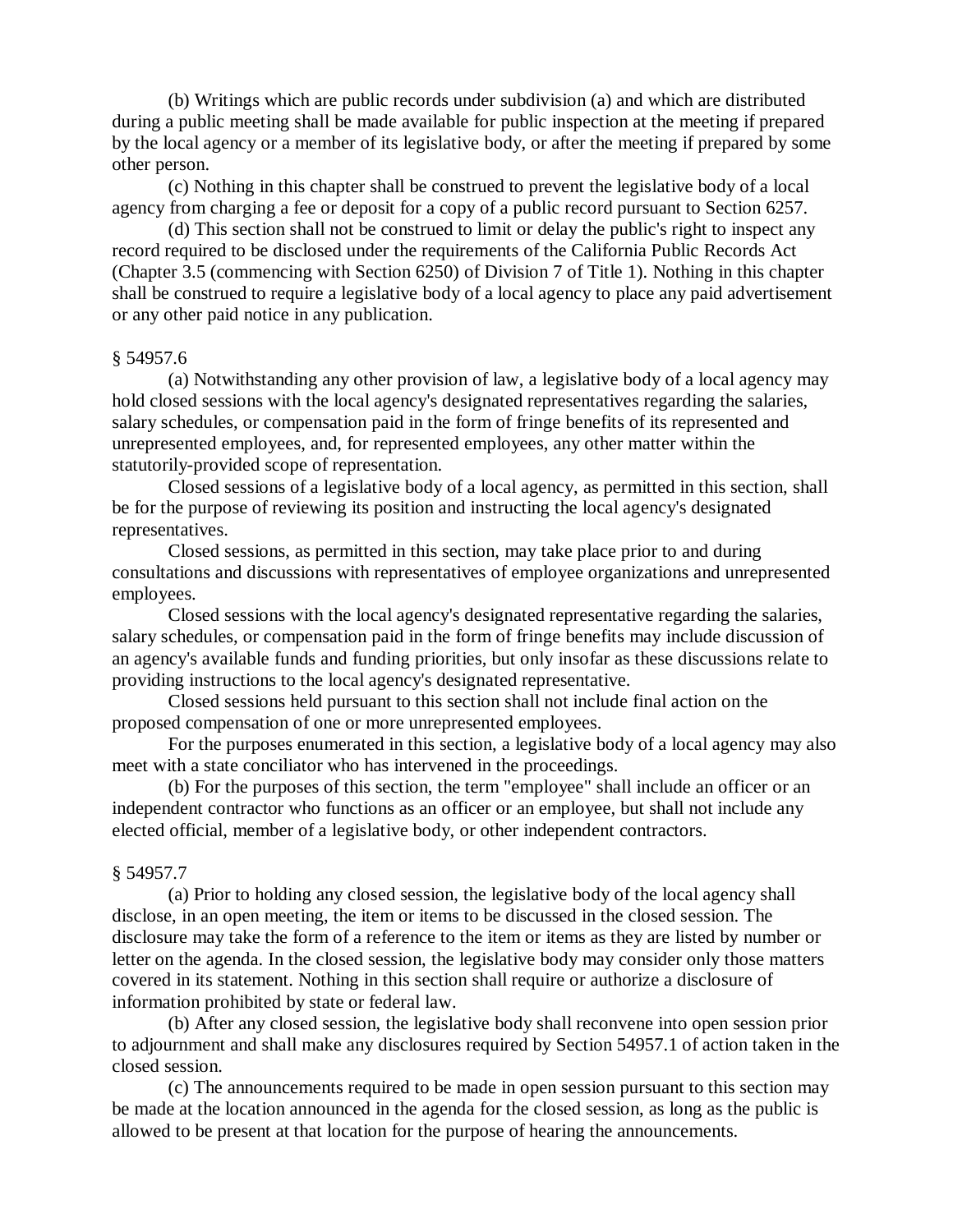#### § 54957.8

Nothing contained in this chapter shall be construed to prevent the legislative body of a multijurisdictional drug law enforcement agency, or an advisory body of a multijurisdictional drug law enforcement agency, from holding closed sessions to discuss the case records of any ongoing criminal investigation of the multijurisdictional drug law enforcement agency or of any party to the joint powers agreement, to hear testimony from persons involved in the investigation, and to discuss courses of action in particular cases.

"Multijurisdictional drug law enforcement agency," for purposes of this section, means a joint powers entity formed pursuant to Article 1 (commencing with Section 6500) of Chapter 5 of Division 7 of Title 1, which provides drug law enforcement services for the parties to the joint powers agreement.

The Legislature finds and declares that this section is within the public interest, in that its provisions are necessary to prevent the impairment of ongoing law enforcement investigations, to protect witnesses and informants, and to permit the discussion of effective courses of action in particular cases.

#### § 54957.9

In the event that any meeting is willfully interrupted by a group or groups of persons so as to render the orderly conduct of such meeting unfeasible and order cannot be restored by the removal of individuals who are willfully interrupting the meeting, the members of the legislative body conducting the meeting may order the meeting room cleared and continue in session. Only matters appearing on the agenda may be considered in such a session. Representatives of the press or other news media, except those participating in the disturbance, shall be allowed to attend any session held pursuant to this section. Nothing in this section shall prohibit the legislative body from establishing a procedure for readmitting an individual or individuals not responsible for willfully disturbing the orderly conduct of the meeting.

#### § 54958

The provisions of this chapter shall apply to the legislative body of every local agency notwithstanding the conflicting provisions of any other state law.

#### § 54959

Each member of a legislative body who attends a meeting of that legislative body where action is taken in violation of any provision of this chapter, and where the member intends to deprive the public of information to which the member knows or has reason to know the public is entitled under this chapter, is guilty of a misdemeanor.

#### § 54960

(a) The district attorney or any interested person may commence an action by mandamus, injunction or declaratory relief for the purpose of stopping or preventing violations or threatened violations of this chapter by members of the legislative body of a local agency or to determine the applicability of this chapter to actions or threatened future action of the legislative body, or to determine whether any rule or action by the legislative body to penalize or otherwise discourage the expression of one or more of its members is valid or invalid under the laws of this state or of the United States, or to compel the legislative body to tape record its closed sessions as hereinafter provided.

(b) The court in its discretion may, upon a judgment of a violation of Section 54956.7, 54956.8, 54956.9, 54956.95, 54957, or 54957.6, order the legislative body to tape record its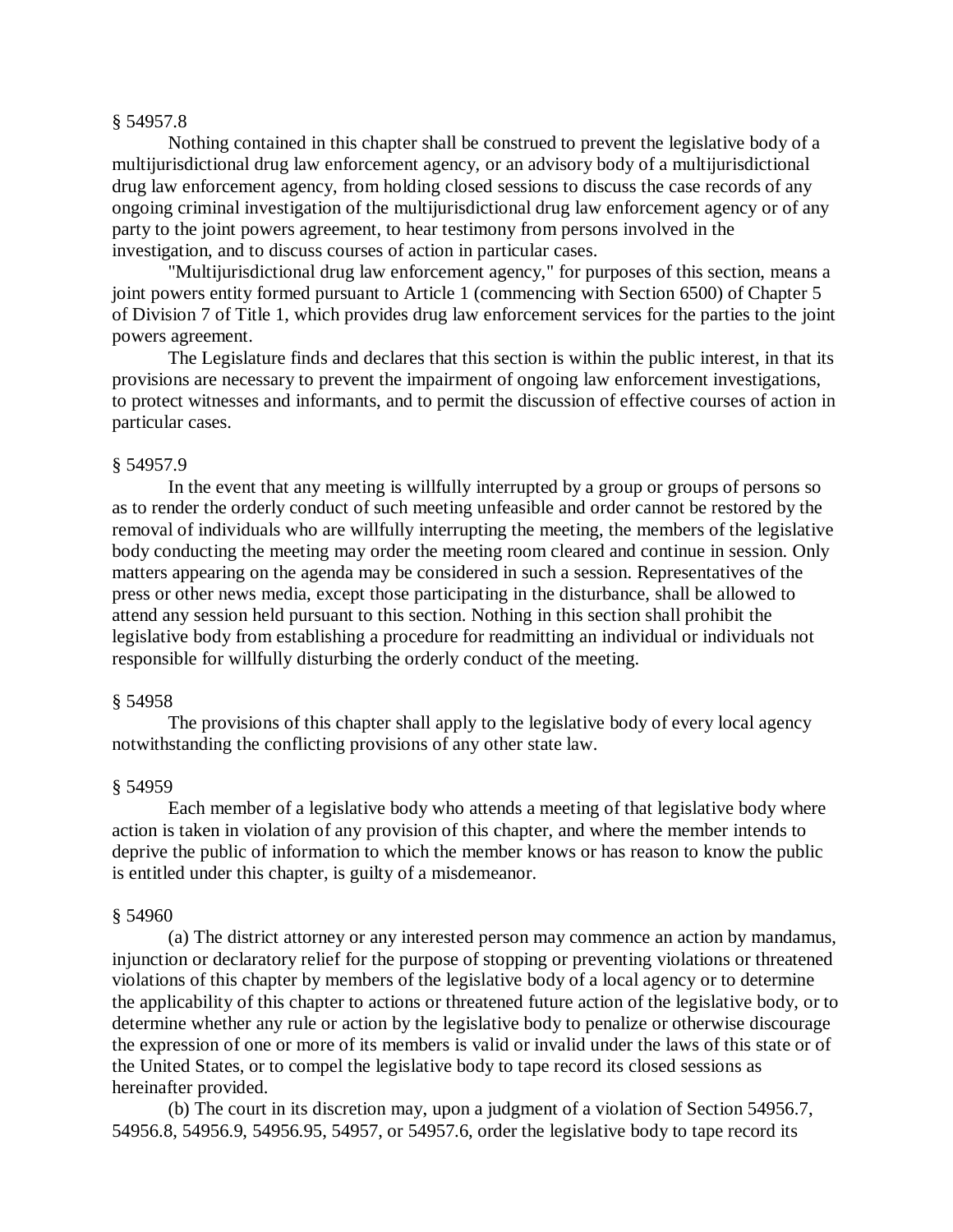closed sessions and preserve the tape recordings for the period and under the terms of security and confidentiality the court deems appropriate.

(c)

1. Each recording so kept shall be immediately labeled with the date of the closed session recorded and the title of the clerk or other officer who shall be custodian of the recording.

2. The tapes shall be subject to the following discovery procedures:

(A) In any case in which discovery or disclosure of the tape is sought by either the district attorney or the plaintiff in a civil action pursuant to Section 54959, 54960, or 54960.1 alleging that a violation of this chapter has occurred in a closed session which has been recorded pursuant to this section, the party seeking discovery or disclosure shall file a written notice of motion with the appropriate court with notice to the governmental agency which has custody and control of the tape recording. The notice shall be given pursuant to subdivision (b) of Section 1005 of the Code of Civil Procedure.

(B) The notice shall include, in addition to the items required by Section 1010 of the Code of Civil Procedure, all of the following:

(i) Identification of the proceeding in which discovery or disclosure is sought, the party seeking discovery or disclosure, the date and time of the meeting recorded, and the governmental agency which has custody and control of the recording.

(ii) An affidavit which contains specific facts indicating that a violation of the act occurred in the closed session.

3. If the court, following a review of the motion, finds that there is good cause to believe that a violation has occurred, the court may review, in camera, the recording of that portion of the closed session alleged to have violated the act.

4. If, following the in camera review, the court concludes that disclosure of a portion of the recording would be likely to materially assist in the resolution of the litigation alleging violation of this chapter, the court shall, in its discretion, make a certified transcript of the portion of the recording a public exhibit in the proceeding.

5. Nothing in this section shall permit discovery of communications which are protected by the attorney-client privilege.

# § 54960.1

(a) The district attorney or any interested person may commence an action by mandamus or injunction for the purpose of obtaining a judicial determination that an action taken by a legislative body of a local agency in violation of Section 54953, 54954.2, 54954.5, 54954.6, or 54956 is null and void under this section. Nothing in this chapter shall be construed to prevent a legislative body from curing or correcting an action challenged pursuant to this section.

(b) Prior to any action being commenced pursuant to subdivision (a), the district attorney or interested person shall make a demand of the legislative body to cure or correct the action alleged to have been taken in violation of Section 54953, 54954.2, 54954.5, 54954.6, or 54956. The demand shall be in writing and clearly describe the challenged action of the legislative body and nature of the alleged violation.

 $(c)$ 

1. The written demand shall be made within 90 days from the date the action was taken unless the action was taken in an open session but in violation of Section 54954.2, in which case the written demand shall be made within 30 days from the date the action was taken.

2. Within 30 days of receipt of the demand, the legislative body shall cure or correct the challenged action and inform the demanding party in writing of its actions to cure or correct or inform the demanding party in writing of its decision not to cure or correct the challenged action.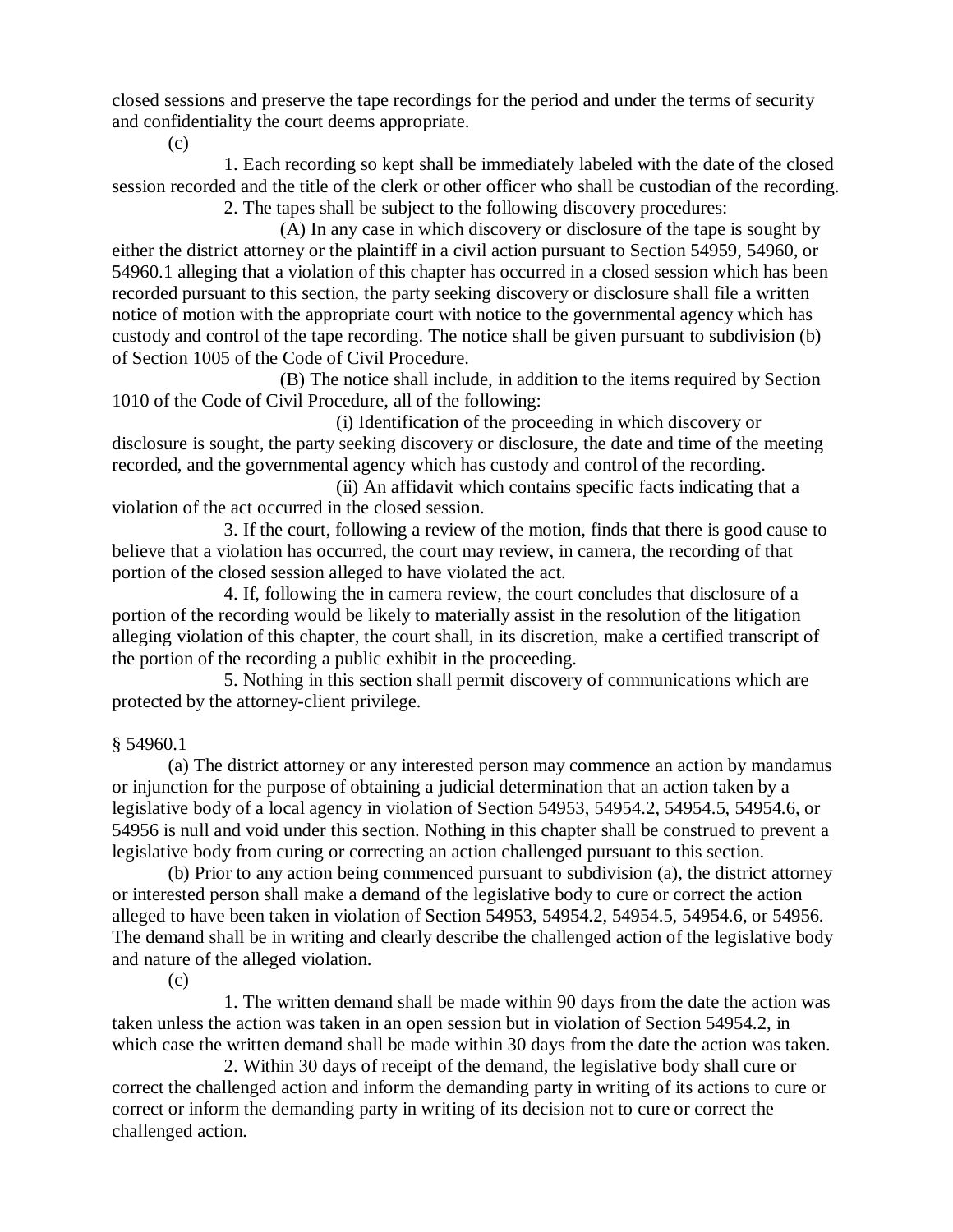3. If the legislative body takes no action within the 30-day period, the inaction shall be deemed a decision not to cure or correct the challenged action, and the 15-day period to commence the action described in subdivision (a) shall commence to run the day after the 30-day period to cure or correct expires.

4. Within 15 days of receipt of the written notice of the legislative body's decision to cure or correct, or not to cure or correct, or within 15 days of the expiration of the 30-day period to cure or correct, whichever is earlier, the demanding party shall be required to commence the action pursuant to subdivision (a) or thereafter be barred from commencing the action.

(d) An action taken that is alleged to have been taken in violation of Section 54953, 54954.2, 54954.5, 54954.6, or 54956 shall not be determined to be null and void if any of the following conditions exist:

1. The action taken was in substantial compliance with Sections 54953, 54954.2, 54954.5, 54954.6, and 54956.

2. The action taken was in connection with the sale or issuance of notes, bonds, or other evidences of indebtedness or any contract, instrument, or agreement thereto.

3. The action taken gave rise to a contractual obligation, including a contract let by competitive bid other than compensation for services in the form of salary or fees for professional services, upon which a party has, in good faith and without notice of a challenge to the validity of the action, detrimentally relied.

4. The action taken was in connection with the collection of any tax.

5. Any person, city, city and county, county, district, or any agency or subdivision of the state alleging noncompliance with subdivision (a) of Section 54954.2, Section 54956, or Section 54956.5, because of any defect, error, irregularity, or omission in the notice given pursuant to those provisions, had actual notice of the item of business at least 72 hours prior to the meeting at which the action was taken, if the meeting was noticed pursuant to Section 54954.2, or 24 hours prior to the meeting at which the action was taken if the meeting was noticed pursuant to Section 54956, or prior to the meeting at which the action was taken if the meeting is held pursuant to Section 54956.5.

(e) During any action seeking a judicial determination pursuant to subdivision (a) if the court determines, pursuant to a showing by the legislative body that an action alleged to have been taken in violation of Section 54953, 54954.2, 54954.5, 54954.6, or 54956 has been cured or corrected by a subsequent action of the legislative body, the action filed pursuant to subdivision (a) shall be dismissed with prejudice.

(f) The fact that a legislative body takes a subsequent action to cure or correct an action taken pursuant to this section shall not be construed or admissible as evidence of a violation of this chapter.

## § 54960.5

A court may award court costs and reasonable attorney fees to the plaintiff in an action brought pursuant to Section 54960 or 54960.1 where it is found that a legislative body of the local agency has violated this chapter. The costs and fees shall be paid by the local agency and shall not become a personal liability of any public officer or employee of the local agency.

A court may award court costs and reasonable attorney fees to a defendant in any action brought pursuant to Section 54960 or 54960.1 where the defendant has prevailed in a final determination of such action and the court finds that the action was clearly frivolous and totally lacking in merit.